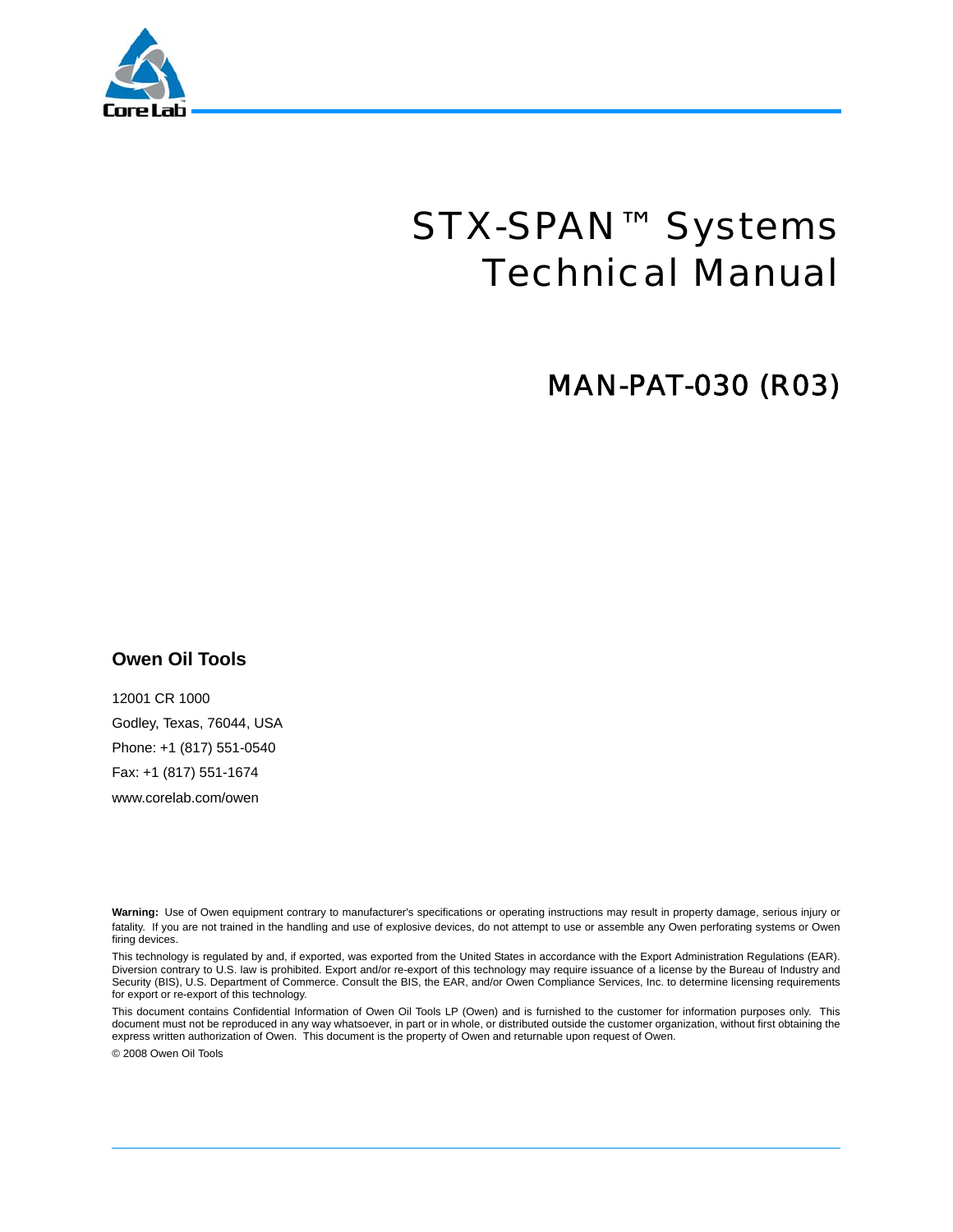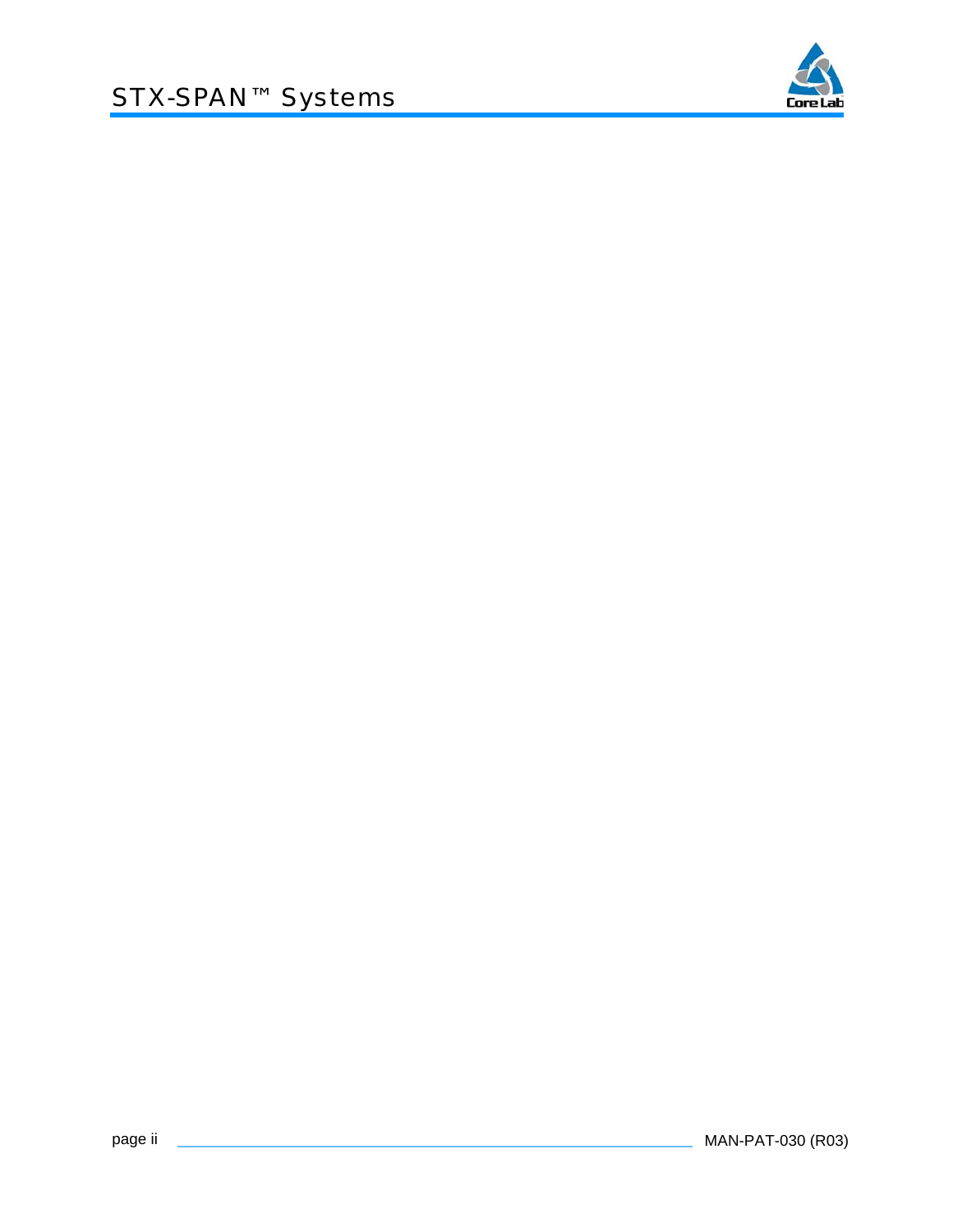

## 2.875 in STX, Lower Anchor Assembly



|                 |              | CASING O.D.                                       | $2 - 7/8"$         |
|-----------------|--------------|---------------------------------------------------|--------------------|
|                 |              | CASING WT.                                        | $6.4 - 6.5$        |
|                 |              | CASING I.D.                                       | 2.441              |
|                 |              | PATCH MAX. RUNNING O.D.                           | 2.250              |
|                 |              | PATCH I.D. AFTER SETTING                          | 1.800              |
|                 |              | PATCH BURST RATING (PSI)                          | 5,400              |
|                 |              | PATCH COLLAPSE RATING (PSI)                       | 5,900              |
| <b>ITEM</b>     | <b>QTY</b>   | <b>LOWER ANCHOR ASSEMBLY</b>                      | STX-2875-0065-2100 |
| 1               | 1            | LOWER SEAL BORE RECEIVER                          | STX-2875-0065-2130 |
| $\overline{2}$  | 1            | LATCH COLLET (W/90 DEG WICKER) STX-2875-0065-2551 |                    |
| 3               | $\mathbf{1}$ | <b>BOX ELEMENT</b>                                | PAT-2875-041       |
| 4               | 1            | <b>BOTTOM SWAGE</b>                               | PAT-2875-045       |
| $\overline{5}$  | 1            | RELEASE RING (30K)                                | PAT-2875-048A      |
| $\overline{6}$  | $\mathbf{1}$ | <b>COLLET</b>                                     | SET-2125-137       |
| $\overline{7}$  | 1            | <b>COLLET SUPPORT</b>                             | SET-2125-140A      |
| 8               | 1            | <b>BOTTOM ROD</b>                                 | SET-2125-136       |
| 9               | 1            | TOP ADAPTER ROD                                   | SET-2125-132       |
| 10              | 1            | ROD TANDEM CONNECTOR                              | SET-2125-133       |
| 11              | 1            | <b>BOTTOM ADAPTER</b>                             | SET-2125-014       |
| 12              | 1            | <b>SLEEVE NUT</b>                                 | SET-2125-120       |
| $\overline{13}$ | 1            | <b>QUICK CHANGE ROD</b>                           | SET-2125-130       |
| 14              | 1            | <b>QUICK CHANGE NUT</b>                           | SET-2125-131       |
| 15              | 1            | <b>SECONDARY SETTING SLEEVE</b>                   | SET-2125-122B      |
| 16              | 1            | PRIMARY SETTING SLEEVE                            | SET-2125-122A      |
| 17              | 1            | <b>BOX O-RING</b>                                 | OOO-V569-136       |
| 18              | 1            | <b>PIN O-RING</b>                                 | OOO-V569-135       |
| 19              | 1            | LOCK RING (SETTING SLEEVE)                        | SET-2125-121       |
| 20              | $\Omega$     | <b>LOCK RING (BOTTOM ADAPTER)</b>                 | N/A                |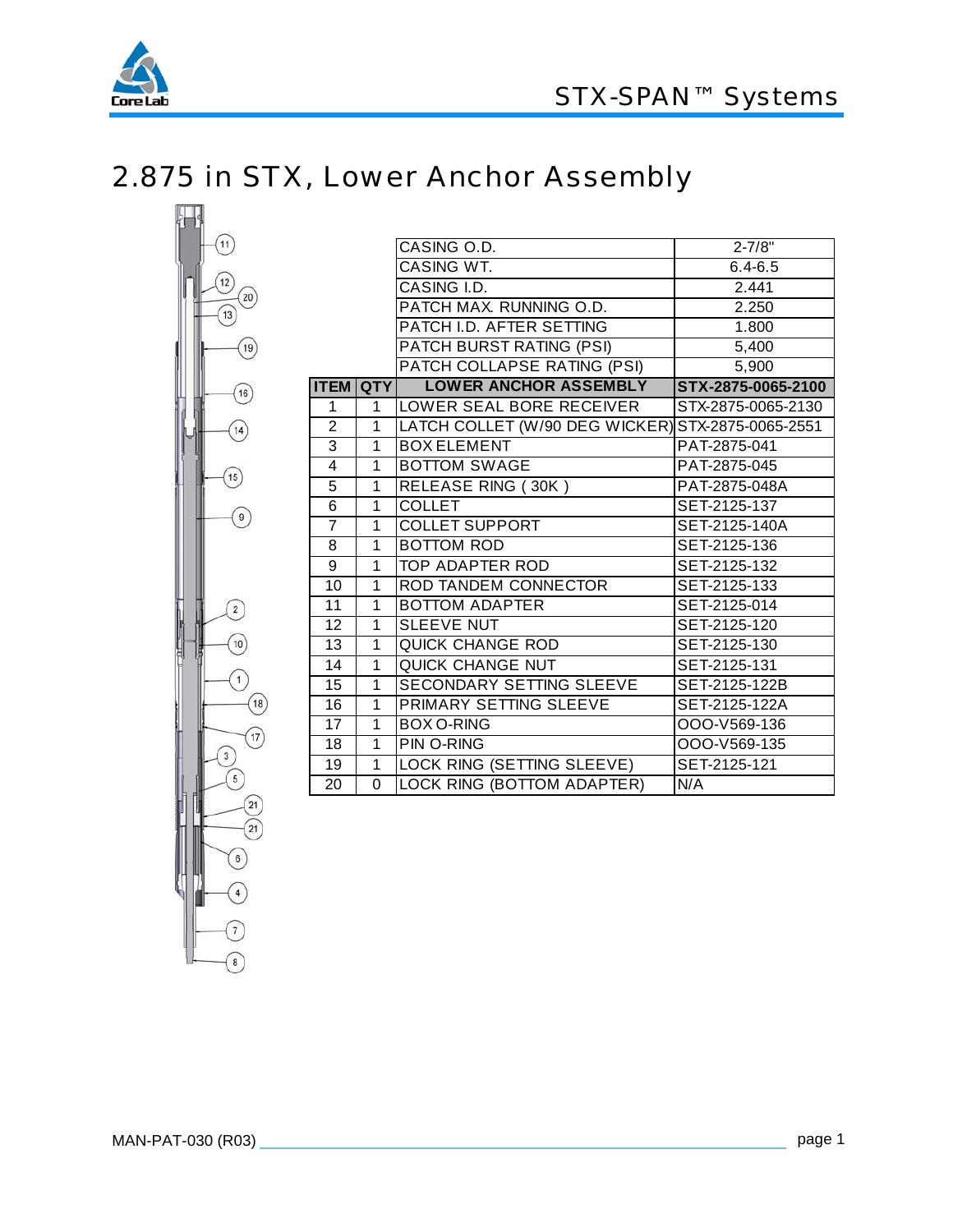

## 2.875 in STX, Stinger Sections

|   |                 |             | CASING O.D.                          | $2 - 7/8"$         |
|---|-----------------|-------------|--------------------------------------|--------------------|
|   |                 |             | CASING WT.                           | $6.4 - 6.5$        |
| 7 |                 |             | CASING I.D.                          | 2.441              |
|   |                 |             | PATCH MAX RUNNING O.D.               | 2.250              |
|   |                 |             | PATCH I.D. AFTER SETTING             | 1.800              |
|   |                 |             | PATCH BURST RATING (PSI)             | 5,400              |
|   |                 |             | PATCH COLLAPSE RATING (PSI)          | 5,900              |
|   | <b>ITEM QTY</b> |             | <b>STANDARD STINGER SECTION</b>      | STX-2875-0065-2200 |
|   | 1               | 1           | STANDARD STINGER (W/90 DEG WICKER)   | STX-2875-0065-2230 |
|   | $\overline{2}$  | 1           | <b>SEAL STACK</b>                    | STX-2875-0065-2500 |
|   | 3               | 1           | SEAL RETAINER RING (W/90 DEG WICKER) | STX-2875-0065-2550 |
| 6 | 4               | N           | 5 FT SECTION                         | PAT-2875-050       |
| 5 | 4               | N           | 10 FT SECTION                        | PAT-2875-047       |
|   | 5               | 1           | STANDARD SEAL BORE RECEIVER          | STX-2875-0065-2530 |
|   | 6               | 1.          | LATCH COLLET (W/90 DEG WICKER)       | STX-2875-0065-2551 |
| 9 | 7               | 1.          | <b>LINEAR DEPLOYMENT TOOL</b>        | LDT-2875-0065-2100 |
|   |                 |             |                                      |                    |
| 8 | <b>ITEM QTY</b> |             | <b>TOP STINGER SECTION</b>           | STX-2875-0065-2300 |
|   | 1               | 1           | STANDARD STINGER (W/90 DEG WICKER)   | STX-2875-0065-2230 |
|   | $\overline{2}$  | 1           | <b>SEAL STACK</b>                    | STX-2875-0065-2500 |
|   | 3               | 1           | SEAL RETAINER RING (W/90 DEG WICKER) | STX-2875-0065-2550 |
|   | 4               | N.          | <b>5 FT SECTION</b>                  | PAT-2875-050       |
|   | 4               | N           | 10 FT SECTION                        | PAT-2875-047       |
| 4 | 5               | 1           | <b>TOP SEAL BORE RECEIVER</b>        | STX-2875-0065-2330 |
|   | 6               | $\mathbf 1$ | LATCH COLLET (W/86 DEG WICKER)       | STX-2875-0065-2552 |
|   | $\overline{7}$  | 1.          | <b>LINEAR DEPLOYMENT TOOL</b>        | LDT-2875-0065-2100 |
|   | 8               |             | $N+2$ BOX O-RING                     | OOO-V569-136       |
|   |                 |             |                                      |                    |
|   |                 |             |                                      |                    |
| 9 |                 |             |                                      |                    |
|   |                 |             |                                      |                    |
|   |                 |             |                                      |                    |
| 8 |                 |             |                                      |                    |
|   |                 |             |                                      |                    |
|   |                 |             |                                      |                    |
|   |                 |             |                                      |                    |
|   |                 |             |                                      |                    |
| 2 |                 |             |                                      |                    |
|   |                 |             |                                      |                    |
|   |                 |             |                                      |                    |
| 3 |                 |             |                                      |                    |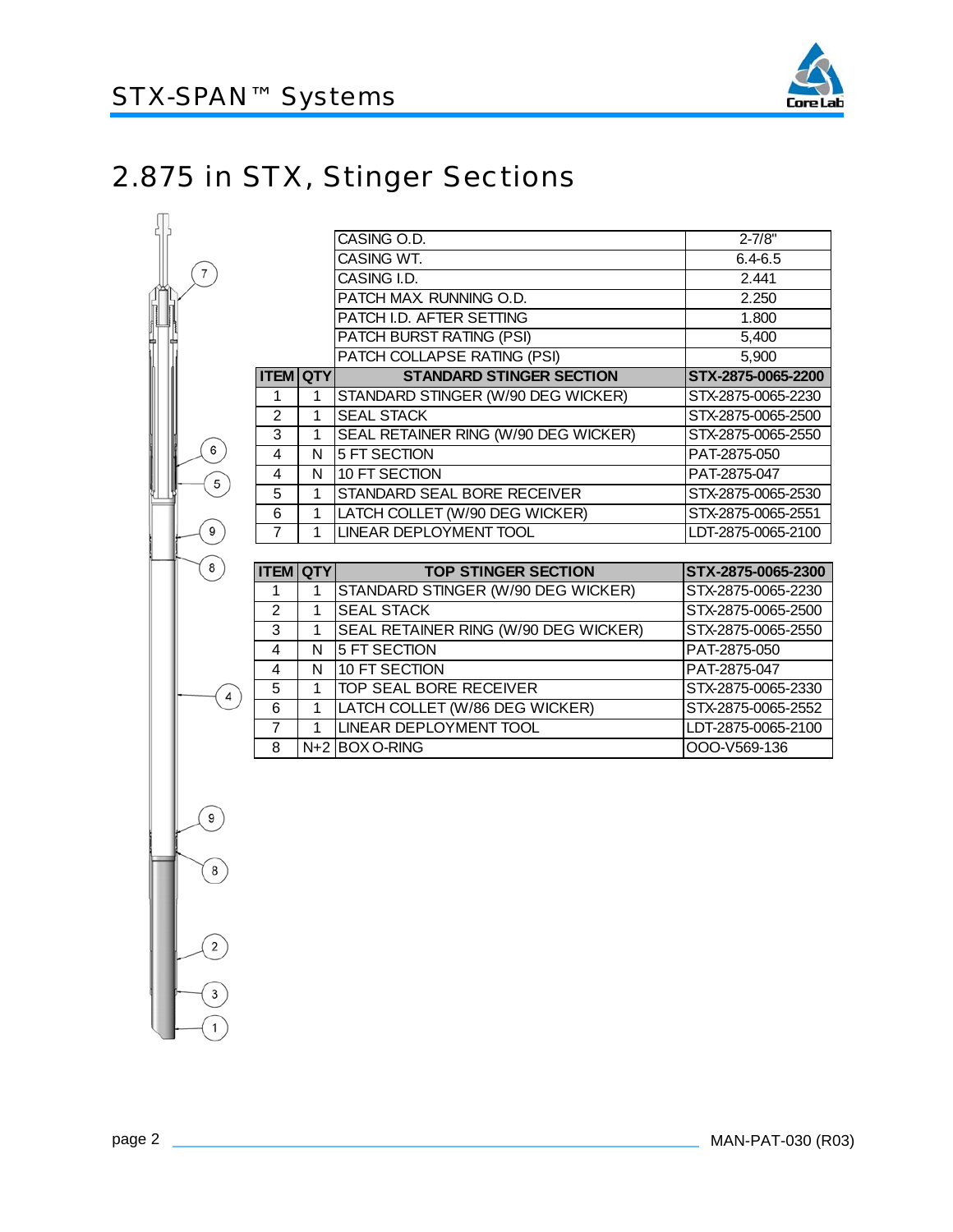

## 2.875 in STX, Linear Deployment Tool



|                  |   | CASING O.D.                          | $2 - 7/8"$         |  |
|------------------|---|--------------------------------------|--------------------|--|
|                  |   | CASING WT.                           | $6.4 - 6.5$        |  |
|                  |   | CASING I.D.                          | 2.441              |  |
|                  |   | PATCH MAX. RUNNING O.D.              | 2.250              |  |
|                  |   | PATCH I.D. AFTER SETTING             | 1.800              |  |
|                  |   | PATCH BURST RATING (PSI)             | 5,400              |  |
|                  |   | PATCH COLLAPSE RATING (PSI)<br>5,900 |                    |  |
|                  |   |                                      |                    |  |
|                  |   | QTY LINEAR DEPLOYMENT TOOL           | LDT-2875-0065-2100 |  |
| 1                |   | <b>SECTION DEPLOYMENT COLLET</b>     | LDT-2875-0065-2220 |  |
| 2                | 1 | SECTION DEPLOYMENT MANDREL           | LDT-2875-0065-2330 |  |
| 3                | 2 | <b>SHEAR SCREW, BRASS</b>            | LDT-2875-0065-2660 |  |
| <b>ITEM</b><br>4 | 1 | <b>TOP CONNECTION</b>                | LDT-2875-0065-2110 |  |
| 5                | 1 | SECTION DEPLOYMENT RETAINER          | LDT-2875-0065-2550 |  |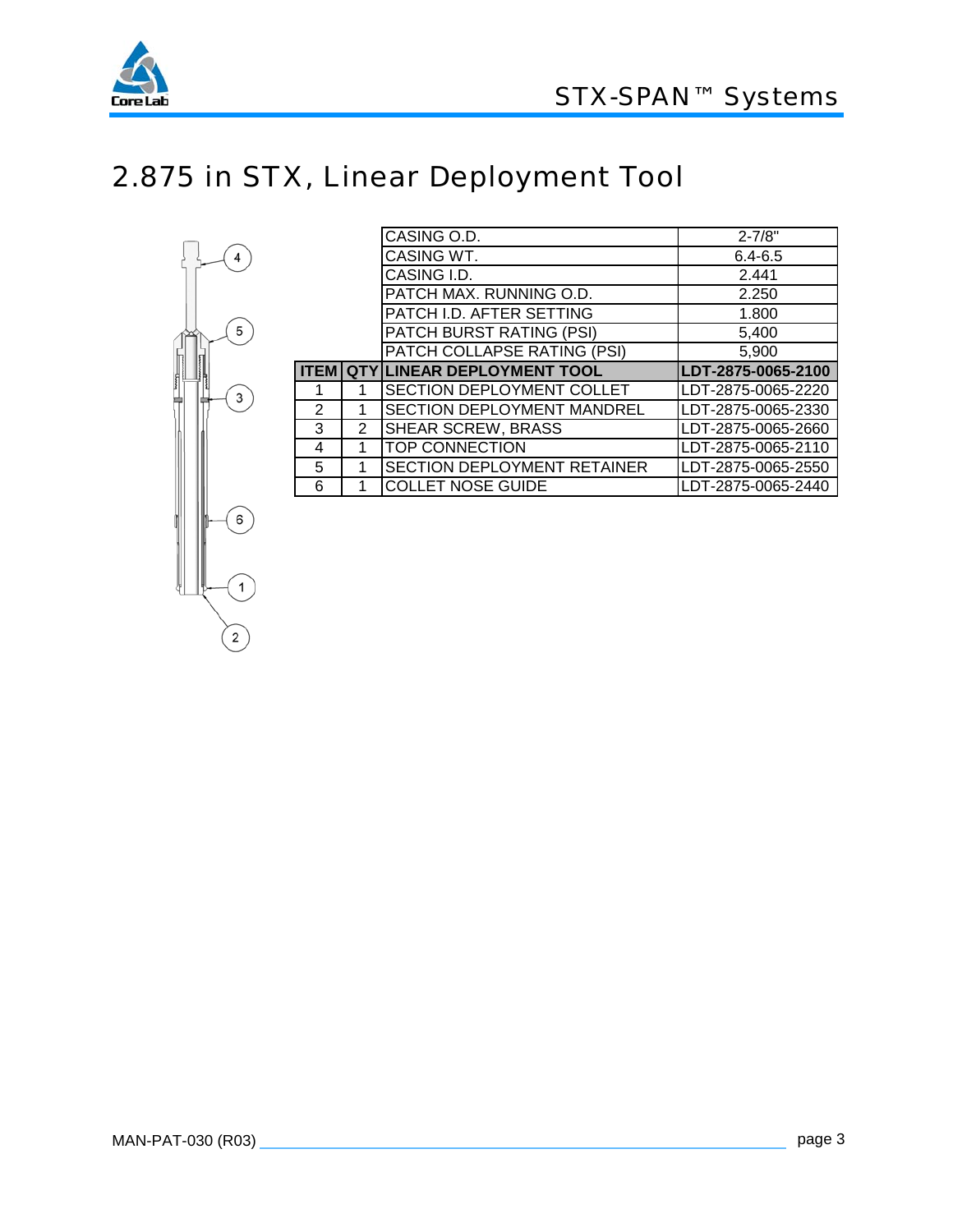

## 2.875 STX, Top Completion Assembly

| ŀ              |
|----------------|
| 19<br>16       |
| $\frac{1}{13}$ |
| 20<br>(15      |
| 14<br>⇃        |
| 11             |
| 6              |
| 5<br>I         |
| 12             |
| 18             |
| 17             |
| 4<br>8         |
| $\overline{7}$ |
| 18<br>I<br>17  |
| 9              |
| 10<br>í        |
| 3              |
| 2              |
| 1              |

|                 |                | CASING O.D.                                             | $2 - 7/8"$         |
|-----------------|----------------|---------------------------------------------------------|--------------------|
|                 |                | <b>CASING WT.</b>                                       | $6.4 - 6.5$        |
|                 |                | CASING I.D.                                             | 2.441              |
|                 |                | PATCH MAX RUNNING O.D.                                  | 2.250              |
|                 |                | PATCH I.D. AFTER SETTING                                | 1.800              |
|                 |                | PATCH BURST RATING (PSI)                                | 5,400              |
|                 |                | PATCH COLLAPSE RATING (PSI)                             | 5,900              |
| <b>ITEM QTY</b> |                | <b>TOP COMPLETION ASSEMBLY</b>                          | STX-2875-0065-2400 |
| 1               | 1              | TOP STINGER (W/86 DEG WICKER)                           | STX-2875-0065-2340 |
| $\overline{2}$  | 1              | SEAL RETAINER RING (W/86 DEG WICKER) STX-2875-0065-2554 |                    |
| 3               | 1              | <b>SEAL STACK</b>                                       | STX-2875-0065-2500 |
| 4               | 1              | <b>PROFILE SUB</b>                                      | STX-2875-0065-2450 |
| 5               | 1              | PIN ELEMENT                                             | PAT-2875-040       |
| $\overline{6}$  | 1              | <b>TOP SWAGE</b>                                        | PAT-2875-044       |
| $\overline{7}$  | 1              | <b>COLLET</b>                                           | SET-2125-137       |
| 8               | 1              | <b>RELEASE RING</b>                                     | PAT-2875-048A      |
| 9               | 1              | <b>COLLET SUPPORT</b>                                   | SET-2125-140A      |
| 10              | 1              | <b>BOTTOM ROD</b>                                       | SET-2125-136       |
| 11              | 1              | <b>TOP ADAPTER ROD</b>                                  | SET-2125-132       |
| 12              | 1              | ROD TANDEM CONNECTOR                                    | SET-2125-133       |
| 13              | 1              | QUICK CHANGE ROD                                        | SET-2125-130       |
| $\overline{14}$ | $\mathbf{1}$   | <b>QUICK CHANGE NUT</b>                                 | SET-2125-131       |
| 15              | 1              | SETTING SLEEVE                                          | SET-2125-122       |
| 16              | 1              | <b>SLEEVE NUT</b>                                       | SET-2125-120       |
| 17              | $\overline{2}$ | <b>BOX O-RING</b>                                       | OOO-V569-136       |
| 18              | $\overline{2}$ | PIN O-RING                                              | OOO-V569-135       |
| 19              | $\mathbf{1}$   | <b>BOTTOM ADAPTER</b>                                   | SET-2125-014       |
| 20              | 1              | LOCK RING (SETTING SLEEVE)                              | SET-2125-121       |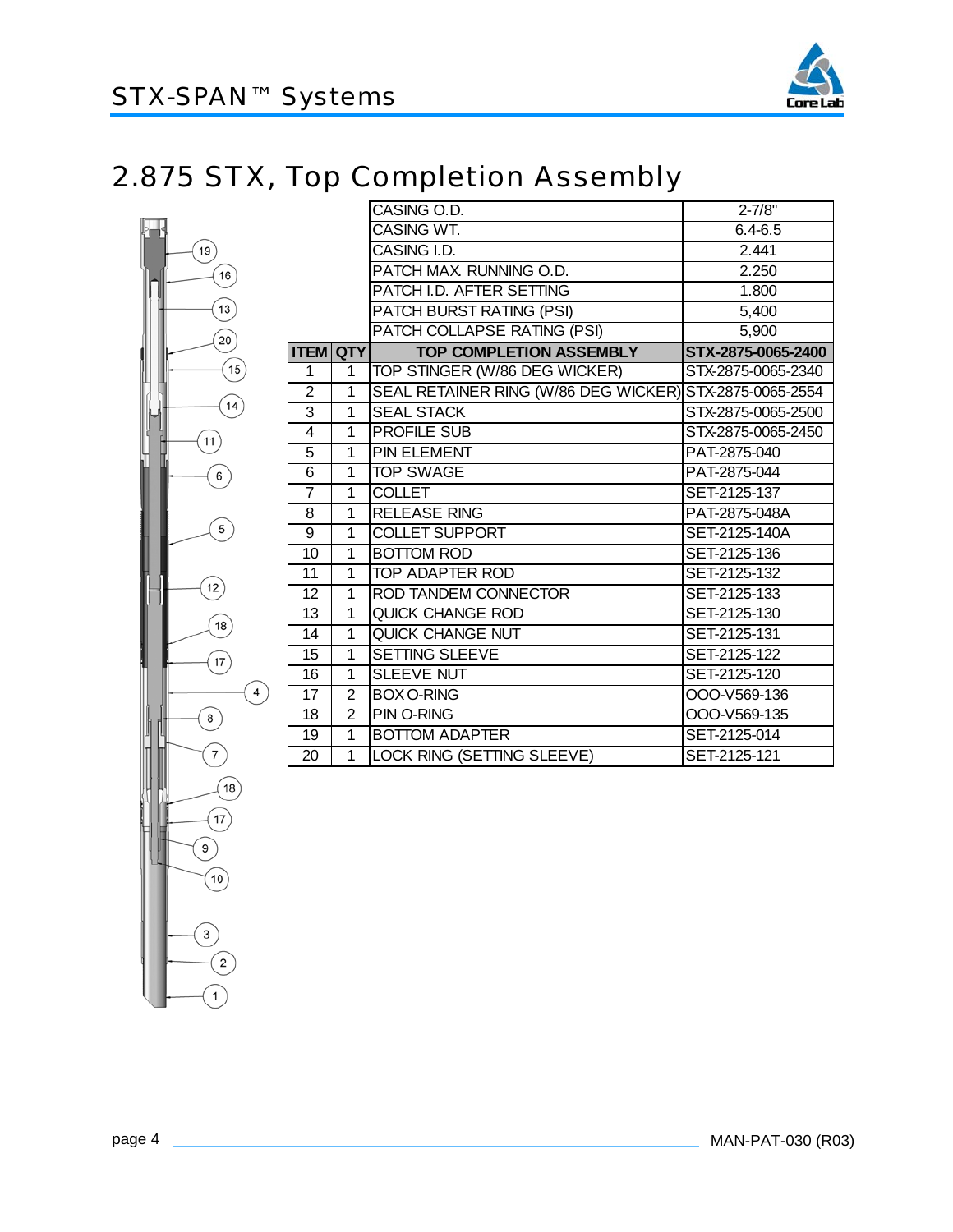

## 4.500 in STX, Lower Anchor Assembly



Incl. in

|                 |                | CASING O.D.                        | $4 - 1/2"$ |                                       |  |
|-----------------|----------------|------------------------------------|------------|---------------------------------------|--|
|                 |                | CASING WT.                         | 11.6-12.6# | 13.5#                                 |  |
|                 |                | CASING I.D.                        | 3.958      | 3.920                                 |  |
|                 |                | PATCH MAX. RUNNING O.D.            | 3.800      | 3.718                                 |  |
|                 |                | PATCH I.D. AFTER SETTING           | 2.992      | 2.992                                 |  |
|                 |                | PATCH BURST RATING (PSI)           | 5,000      | 5,000                                 |  |
|                 |                | PATCH COLLAPSE RATING (PSI)        | 5,000      | 5,000                                 |  |
| <b>ITEM QTY</b> |                | <b>LOWER ANCHOR ASSEMBLY</b>       |            | STX-4500-0126-1100 STX-4500-0135-2100 |  |
| $\mathbf{1}$    | 1              | LOWER SEAL BORE RECEIVER           |            | STX-4500-0126-1130 STX-4500-0135-2130 |  |
| $\overline{2}$  | 1              | LATCH COLLET L/H (W/90 DEG WICKER) |            | STX-4500-0135-2553                    |  |
| 3               | 1              | <b>BOX ELEMENT</b>                 |            | GTX-4500-0126-1410 GTX-4500-0135-2410 |  |
| $\overline{4}$  | 1              | <b>BOTTOM SWAGE</b>                |            | GTX-4500-0126-1310 GTX-4500-0135-2310 |  |
| 5               | 1              | RELEASE RING (60K)                 |            | PAT-4500-047                          |  |
| 6               | 1              | <b>COLLET ASSEMBLY</b>             |            | SET-3250-447                          |  |
| Incl. in        | 1              | <b>COLLET</b>                      |            | SET-3250-442                          |  |
| Item 6          | 1              | <b>END SUB</b>                     |            | SET-3250-443                          |  |
| $\overline{7}$  | 1              | <b>COLLET SUPPORT</b>              |            | SET-3250-446A                         |  |
| 8               | 1              | <b>BOTTOM ROD</b>                  |            | SET-3250-136                          |  |
| 9               | 1              | TOP ADAPTER ROD                    |            | SET-3250-132                          |  |
| 10              | 1              | ROD TANDEM CONNECTOR               |            | SET-3250-133                          |  |
| 11              | 1              | <b>BOTTOM ADAPTER</b>              |            | SET-3250-431                          |  |
| 12              | 1              | <b>SLEEVE NUT</b>                  |            | SET-3250-420                          |  |
| 13              | 1              | QUICK CHANGE ROD                   |            | SET-3250-130                          |  |
| 14              | 1              | QUICK CHANGE NUT                   |            | SET-3250-131                          |  |
| 15              | 1              | <b>SECONDARY SETTING SLEEVE</b>    |            | SET-3250-422B                         |  |
| 16              | 1              | PRIMARY SETTING SLEEVE             |            | SET-3250-442A                         |  |
| 17              | 1              | <b>BOX O-RING</b>                  |            | OOO-V569-152                          |  |
| 18              | 1              | <b>PIN O-RING</b>                  |            | OOO-V569-151                          |  |
| 19              | 1              | LOCK RING (SETTING SLEEVE)         |            | SET-3250-421                          |  |
| 20              | 1              | <b>LOCK RING (BOTTOM ADAPTER)</b>  |            | SET-3500-025                          |  |
| 21              | $\overline{2}$ | <b>ELASTOMER</b>                   |            | GTX-4500-0126-6000 GTX-4500-151-70HSN |  |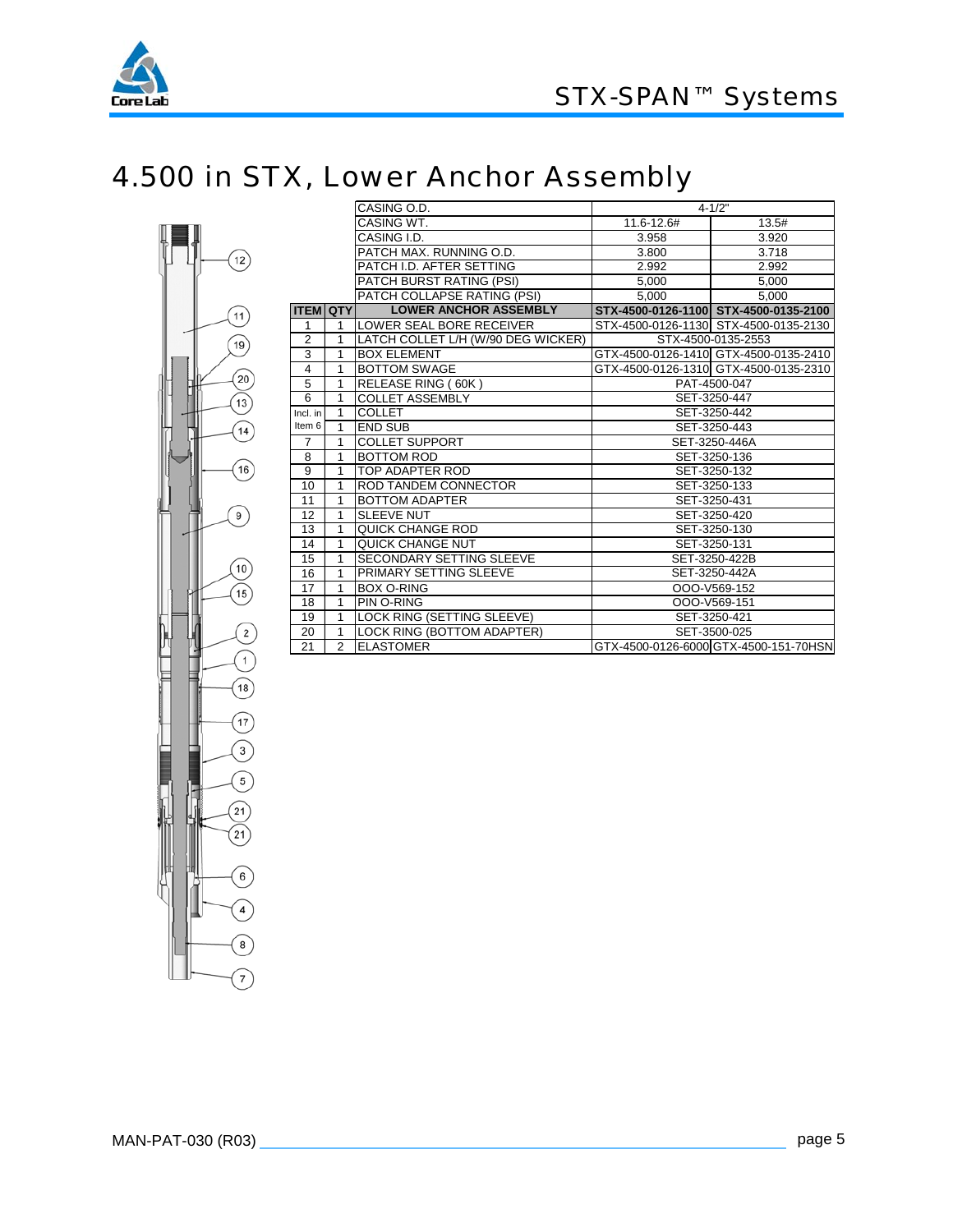

## 4.500 in STX, Stinger Sections

|                |               |                     |              | CASING O.D.                                                                 |                              | $4 - 1/2"$                            |
|----------------|---------------|---------------------|--------------|-----------------------------------------------------------------------------|------------------------------|---------------------------------------|
|                |               |                     |              | CASING WT.                                                                  | 11.6-12.6#                   | 13.5#                                 |
|                |               |                     |              | CASING I.D.                                                                 | 3.958                        | 3.920                                 |
|                |               |                     |              | PATCH MAX. RUNNING O.D.                                                     | 3.800                        | 3.718                                 |
|                |               |                     |              | PATCH I.D. AFTER SETTING                                                    | 2.992                        | 2.992                                 |
|                |               |                     |              | PATCH BURST RATING (PSI)                                                    | 5,000                        | 5,000                                 |
|                | Ω             |                     |              | PATCH COLLAPSE RATING (PSI)                                                 | 5,000                        | 5,000                                 |
|                |               | <b>ITEMQTY</b>      |              | <b>TOP STINGER SECTION</b>                                                  |                              | STX-4500-0126-1300 STX-4500-0135-2300 |
|                |               | 1                   | 1            | STANDARD STINGER (W/90 DEG WICKER)                                          |                              | STX-4500-0126-1230 STX-4500-0135-2230 |
|                |               | 2                   | 1            | <b>SEAL STACK</b>                                                           |                              | STX-4500-0135-2500                    |
|                |               | 3                   | $\mathbf{1}$ | SEAL RETAINER RING (W/90 DEG WICKER)                                        |                              | STX-4500-0135-2550                    |
|                |               | $\overline{4}$      | N            | 5 FT SECTION                                                                | GTX-4500-105                 | GTX-4500-105C                         |
|                |               | 4                   | N            | 10 FT SECTION                                                               | GTX-4500-110                 | GTX-4500-110C                         |
|                |               | 5                   | $\mathbf{1}$ | TOP SEAL BORE RECEIVER                                                      |                              | STX-4500-0126-1330 STX-4500-0135-2330 |
|                | (5)           | 6                   | $\mathbf{1}$ | LATCH COLLET (W/77 DEG WICKER)                                              |                              | STX-4500-0135-2552                    |
| $\circled{6}$  |               | 7                   | $\mathbf{1}$ | DEPLOYMENT AND RETRIEVAL TOOL                                               |                              | DRT-4500-0135-1001                    |
|                |               | 8                   |              | N+2 BOX O-RING                                                              |                              | OOO-V569-152                          |
|                |               | 9                   |              | N+2 PIN O-RING                                                              |                              | OOO-V569-151                          |
|                |               |                     |              |                                                                             |                              |                                       |
|                | ⊚)            | <b>ITEM</b> QTY     |              | <b>STANDARD STINGER SECTION</b>                                             |                              | STX-4500-0126-1600 STX-4500-0135-2600 |
|                |               | 1                   | $\mathbf{1}$ | STANDARD STINGER (W/90 DEG WICKER)                                          |                              | STX-4500-0126-1230 STX-4500-0135-2230 |
|                | (8)           | 2                   | 1            | <b>SEAL STACK</b>                                                           |                              | STX-4500-0135-2500                    |
|                |               | 3                   | $\mathbf{1}$ | SEAL RETAINER RING (W/90 DEG WICKER)                                        |                              | STX-4500-0135-2550                    |
|                |               | $\overline{4}$      | N            | 5 FT SECTION                                                                | GTX-4500-105                 | GTX-4500-105C                         |
|                |               | $\overline{4}$      | N            | 10 FT SECTION                                                               | GTX-4500-110                 | GTX-4500-110C                         |
|                |               | 5                   | $\mathbf{1}$ | <b>TOP SEAL BORE RECEIVER</b>                                               |                              | STX-4500-0126-1530 STX-4500-0135-2530 |
|                |               | 6                   | $\mathbf{1}$ | LATCH COLLET (W/90 DEG WICKER)                                              |                              | STX-4500-0135-2551                    |
| $\circled{4}$  |               | $\overline{7}$      | $\mathbf{1}$ | DEPLOYMENT AND RETRIEVAL TOOL                                               |                              | DRT-4500-0135-1001                    |
|                |               | 8                   |              | N+2 BOX O-RING                                                              |                              | OOO-V569-152                          |
|                |               | 9                   |              | N+2 PIN O-RING                                                              |                              | OOO-V569-151                          |
|                |               |                     |              |                                                                             |                              |                                       |
|                |               | <b>ITEM</b> QTY     |              | <b>LOWER STINGER SECTION</b>                                                |                              | STX-4500-0126-1200 STX-4500-0135-2200 |
|                |               | 1                   | $\mathbf{1}$ | STANDARD STINGER LH (W/90 DEG WICKER) STX-4500-0126-1220 STX-4500-0135-2220 |                              |                                       |
|                |               | $\overline{2}$      | $\mathbf{1}$ | <b>SEAL STACK</b>                                                           |                              | STX-4500-0135-2500                    |
|                |               | 3                   | $\mathbf{1}$ | SEAL RETAINER RING (W/90 DEG WICKER)                                        |                              | STX-4500-0135-2555                    |
|                |               | 4<br>$\overline{4}$ | N            | 5 FT SECTION                                                                | GTX-4500-105<br>GTX-4500-110 | GTX-4500-105C<br>GTX-4500-110C        |
|                |               | 5                   | $\mathbf{1}$ | N 10 FT SECTION<br>STANDARD SEAL BORE RECEIVER                              |                              | STX-4500-0126-1530 STX-4500-0135-2530 |
|                |               | 6                   | $\mathbf{1}$ | LATCH COLLET (W/90 DEG WICKER)                                              | STX-4500-0135-2551           |                                       |
|                |               | 7                   | $\mathbf{1}$ | DEPLOYMENT AND RETRIEVAL TOOL                                               |                              | DRT-4500-0135-1001                    |
|                | ∩             | 8                   |              | N+2 BOX O-RING                                                              |                              | OOO-V569-152                          |
|                |               | 9                   |              | $N+2$ PIN O-RING                                                            |                              | OOO-V569-151                          |
|                |               |                     |              | NOTE: "N"=PATCH LENGTH (IN FEET) DIVIDED BY 10                              | DIMENSIONAL DATA (INCHES)    |                                       |
|                |               |                     |              |                                                                             |                              |                                       |
|                |               |                     |              |                                                                             |                              |                                       |
|                |               |                     |              |                                                                             |                              |                                       |
| $^{\circledR}$ |               |                     |              |                                                                             |                              |                                       |
|                | $\circled{3}$ |                     |              |                                                                             |                              |                                       |
|                |               |                     |              |                                                                             |                              |                                       |
|                |               |                     |              |                                                                             |                              |                                       |
|                |               |                     |              |                                                                             |                              |                                       |
|                |               |                     |              |                                                                             |                              |                                       |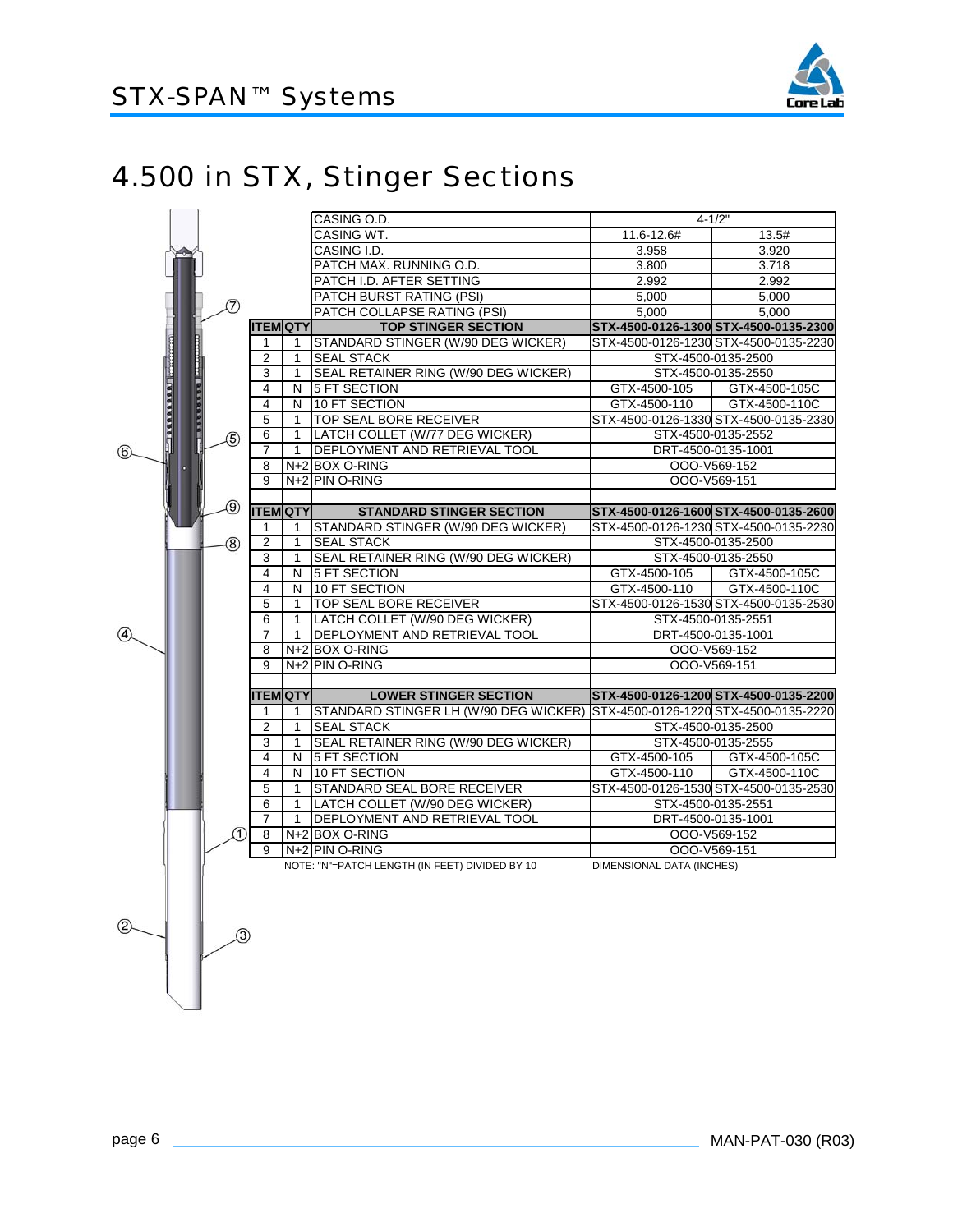

## 4.500 in STX, Deployment and Retrieval Tool

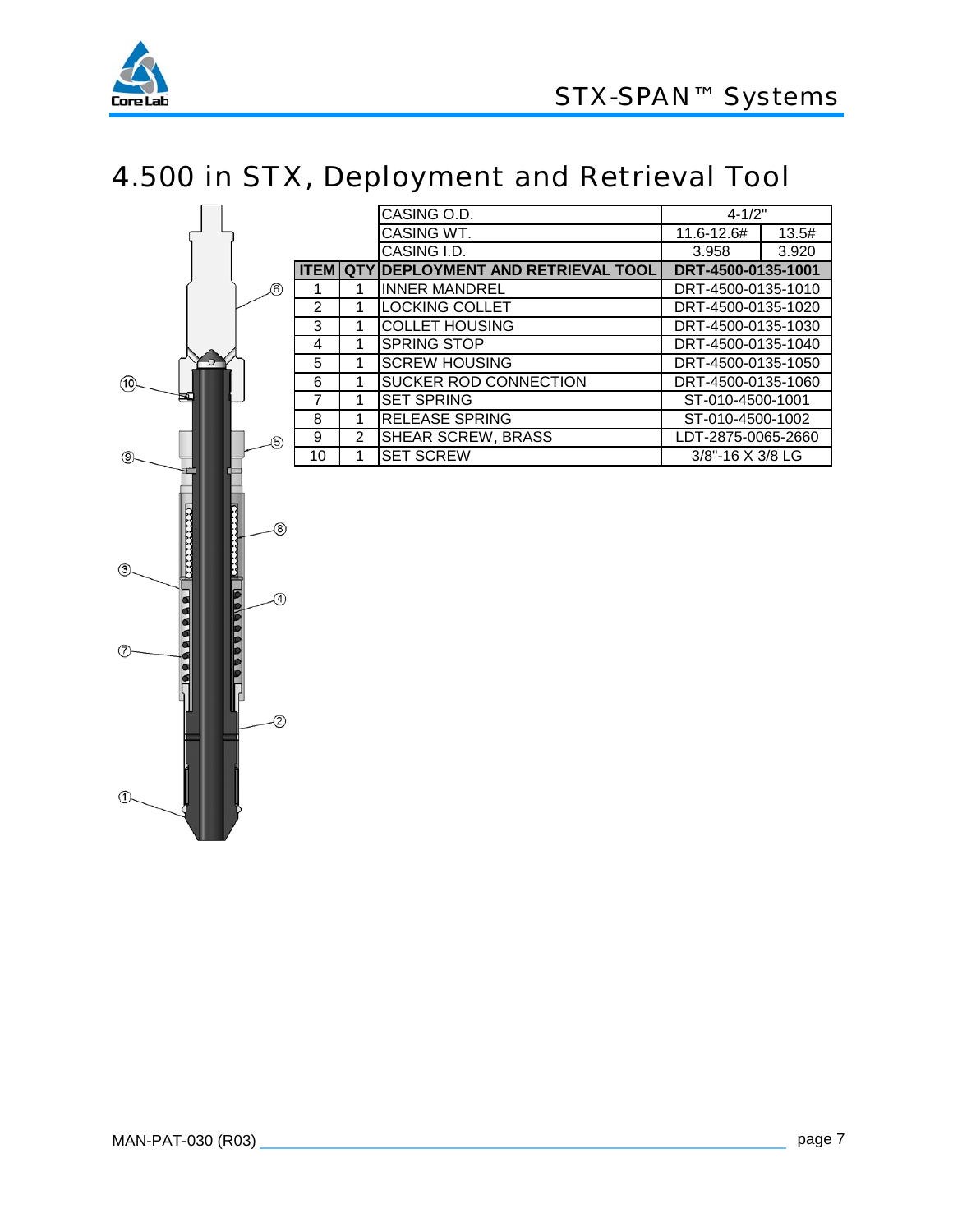

## 4.500 in STX, Top Completion Assembly

|       |                                   |                 |                | CASING O.D.                          | $4 - 1/2"$    |                                       |
|-------|-----------------------------------|-----------------|----------------|--------------------------------------|---------------|---------------------------------------|
|       |                                   |                 |                | CASING WT.                           | 11.6-12.6#    | 13.5#                                 |
|       |                                   |                 |                | CASING I.D.                          | 3.958         | 3.920                                 |
|       | 19                                |                 |                | PATCH MAX. RUNNING O.D.              | 3.800         | 3.718                                 |
|       |                                   |                 |                | PATCH I.D. AFTER SETTING             | 2.992         | 2.992                                 |
|       | 16                                |                 |                | PATCH BURST RATING (PSI)             | 5,000         | 5,000                                 |
|       |                                   |                 |                | PATCH COLLAPSE RATING (PSI)          | 5,000         | 5.000                                 |
|       | 13                                | <b>ITEM QTY</b> |                | <b>TOP COMPLETION ASSEMBLY</b>       |               | STX-4500-0126-1400 STX-4500-0135-2400 |
|       | 20                                | 1               | $\mathbf{1}$   | TOP STINGER (W/77 DEG WICKER)        |               | STX-4500-0126-1340 STX-4500-0135-2340 |
|       | 22                                | $\overline{2}$  | 1              | SEAL RETAINER RING (W/77 DEG WICKER) |               | STX-4500-0135-2554                    |
|       |                                   | $\overline{3}$  | $\mathbf{1}$   | <b>SEAL STACK</b>                    |               | STX-4500-0135-2500                    |
|       | (15)                              | 4               | $\mathbf{1}$   | <b>PROFILE SUB</b>                   |               | STX-4500-0126-1450 STX-4500-0135-2450 |
|       |                                   | 5               | 1              | <b>PIN ELEMENT</b>                   |               | GTX-4500-0126-1210 GTX-4500-0135-2210 |
|       | (14)                              | 6               | $\mathbf{1}$   | <b>TOP SWAGE</b>                     |               | GTX-4500-0126-1110 GTX-4500-0135-2110 |
|       |                                   | $\overline{7}$  | $\mathbf{1}$   | <b>COLLET ASSEMBLY</b>               |               | SET-3250-447                          |
|       | (11)                              | Incl. In        | 1              | <b>COLLET</b>                        |               | SET-3250-442                          |
|       |                                   | item 7          | $\mathbf{1}$   | <b>END SUB</b>                       |               | SET-3250-443                          |
|       | 6                                 | 8               | $\mathbf{1}$   | RELEASE RING (60K)                   |               | PAT-4500-047                          |
|       |                                   | 9               | 1              | <b>COLLET SUPPORT</b>                |               | SET-3250-446A                         |
|       | $\overline{21}$                   | 10              | $\mathbf{1}$   | <b>BOTTOM ROD</b>                    |               | SET-3250-136                          |
|       | 21                                | 11              | $\mathbf{1}$   | TOP ADAPTER ROD                      |               | SET-3250-132                          |
|       |                                   | 12              | $\mathbf{1}$   | <b>ROD TANDEM CONNECTOR</b>          |               | SET-3250-133                          |
|       | $\left(12\right)$                 | $\overline{13}$ | $\mathbf{1}$   | <b>QUICK CHANGE ROD</b>              |               | SET-3250-130                          |
|       | $\sqrt{5}$                        | 14              | $\mathbf{1}$   | QUICK CHANGE NUT                     |               | SET-3250-131                          |
|       |                                   | $\overline{15}$ | 1              | SETTING SLEEVE ASSEMBLY              | SET-3250-122  | SET-3250-422                          |
|       | $\left(18\right)$                 | item            | $\mathbf{1}$   | <b>SETTING SLEEVE</b>                | SET-3250-124A | N/A                                   |
|       |                                   | 15              | $\mathbf 1$    | <b>BOTTOM GUIDE</b>                  | SET-3250-125  | N/A                                   |
|       | (17)                              | 16              | 1              | <b>SLEEVE NUT</b>                    | SET-3250-120  | SET-3250-420                          |
|       |                                   | 17              | $\overline{2}$ | <b>BOX O-RING</b>                    |               | OOO-V569-152                          |
|       | 4                                 | 18              | 2              | <b>PIN O-RING</b>                    |               | OOO-V569-151                          |
|       | 8                                 | 19              | $\mathbf{1}$   | <b>BOTTOM ADAPTER</b>                | SET-3250-031  | SET-3250-431                          |
|       |                                   | 20              | $\mathbf{1}$   | <b>LOCK RING (SETTING SLEEVE)</b>    | SET-3250-121  | SET-3250-421                          |
|       |                                   | 21              | $\overline{2}$ | <b>ELASTOMER</b>                     |               | GTX-4500-0126-6000 GTX-4500-151-70HSN |
|       |                                   | $\overline{22}$ | 1              | <b>LOCK RING (BOTTOM ADAPTER)</b>    | SET-3500-025  | SET-3500-025                          |
|       | $\begin{bmatrix} 7 \end{bmatrix}$ | 23              | 1              | CENTRALIZER (NOT SHOWN)              |               | STX-4500-0126-0010 STX-4500-0135-0010 |
| l †it | 10                                |                 |                |                                      |               |                                       |

 $17$ 

3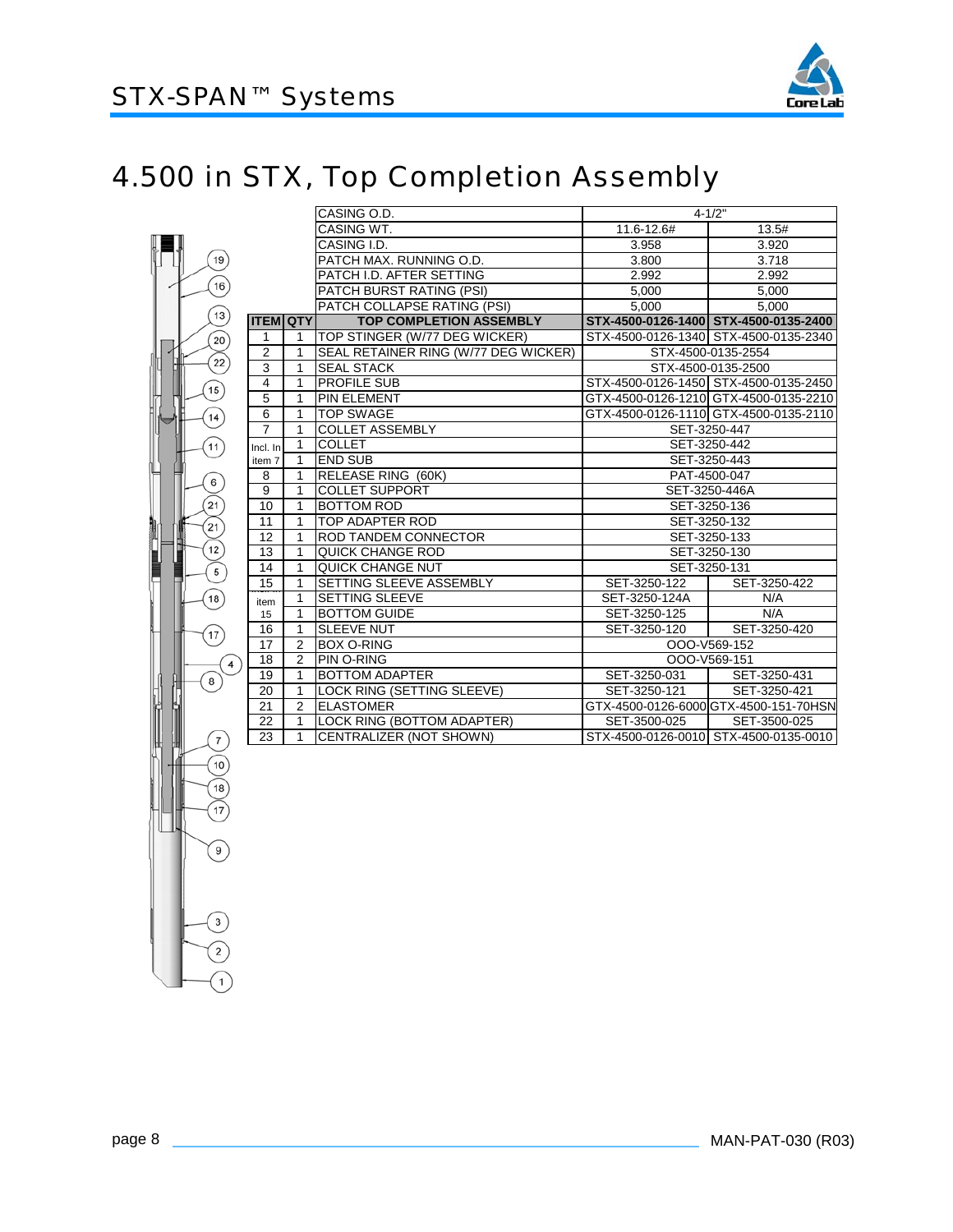

## 2.875 in STX, Running Weights and Lengths

#### Lower Anchor Assembly



| <b>LOWER ANCHOR ASSEMBLY</b><br>2.875IN STX-SPAN WEIGHTS (LBS) |                  |  |  |  |
|----------------------------------------------------------------|------------------|--|--|--|
| <b>DESCRIPTION</b>                                             | <b>WEIGHT</b>    |  |  |  |
| <b>CABLE HEAD</b>                                              | 4.00             |  |  |  |
| 2-1/8 CCL                                                      | 10.00            |  |  |  |
| <b>CONTACT SUB</b>                                             | 1.00             |  |  |  |
| <b>FIRING HEAD</b>                                             | 1.00             |  |  |  |
| $2-1/8$ MSST                                                   | 50.00            |  |  |  |
| <b>TOTAL</b>                                                   | 66.00            |  |  |  |
| <b>SET SLEEVE</b>                                              | 4.5              |  |  |  |
| <b>BOTTOM SWAGE</b>                                            | 1.7              |  |  |  |
| <b>BOTTOM ELEMENT</b>                                          | 2.2              |  |  |  |
| <b>RECEIVER</b>                                                | $\overline{1.3}$ |  |  |  |
| 10 FT. SECTION                                                 | $\overline{32}$  |  |  |  |
| <b>TANDEM COUPLER</b>                                          | 1                |  |  |  |
| 10 FT. ROD                                                     | $\overline{29}$  |  |  |  |
| Q.C. ROD                                                       | $\overline{1}$   |  |  |  |
| Q.C. NUT                                                       | $\overline{1}$   |  |  |  |
| <b>TOP ROD</b>                                                 | $\frac{3}{5}$    |  |  |  |
| <b>BOTTOM ROD</b>                                              |                  |  |  |  |
| SLV. ADJ. NUT                                                  |                  |  |  |  |
| <b>SLV. LOCK RING</b>                                          | $\overline{1}$   |  |  |  |
| <b>SET SLEEVE</b>                                              | 3                |  |  |  |
| <b>COLLET ASSY.</b>                                            | $\overline{2}$   |  |  |  |
| <b>COLLET SUPPORT</b>                                          | 1                |  |  |  |
| <b>TOTAL</b>                                                   | 92.70            |  |  |  |

| ITOTAL WEIGHT 10-FT SET PATCH    | 158.70 |
|----------------------------------|--------|
| EACH ADDITIONAL 10-FT LENGTH ADD | 62.00L |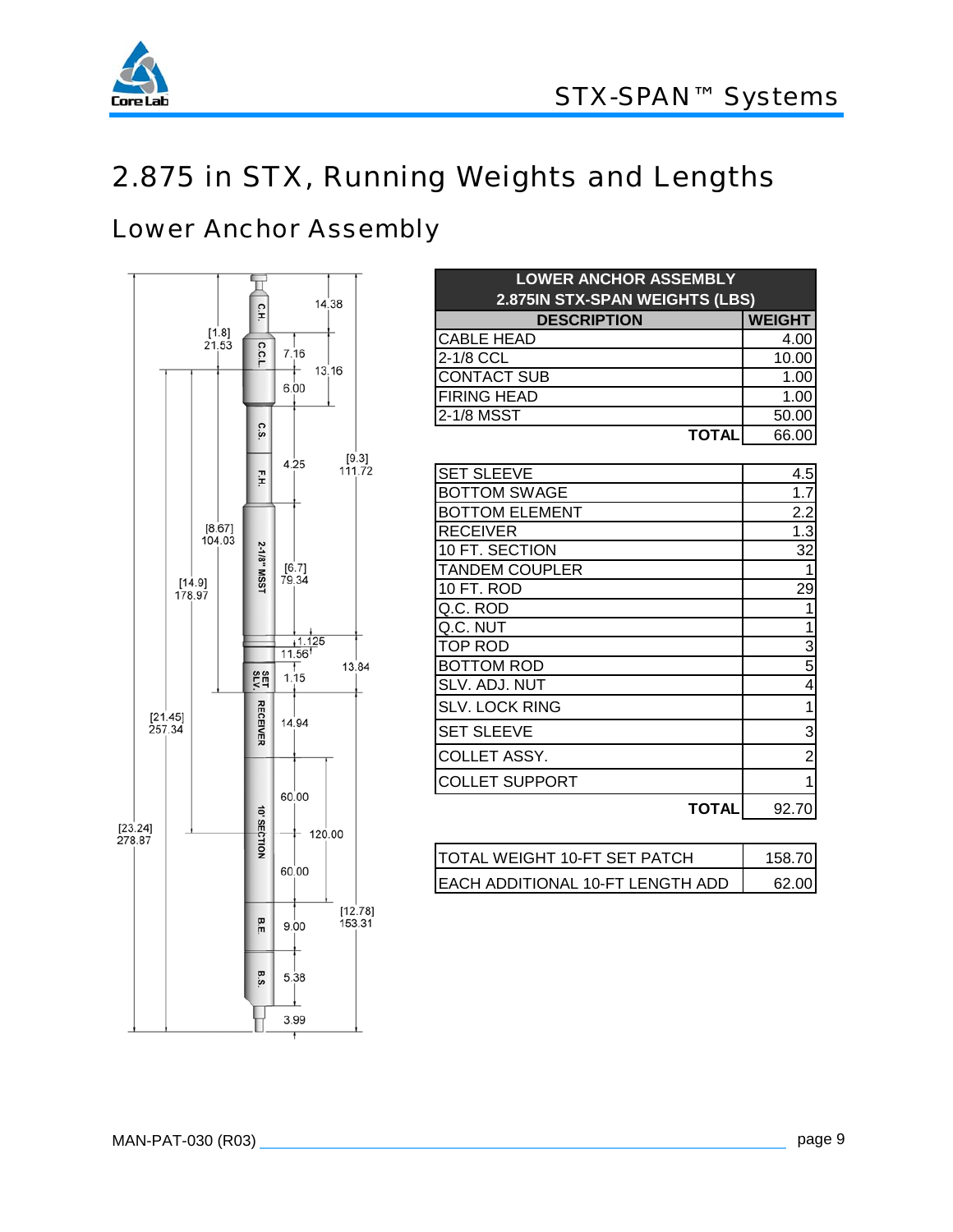

## 2.875 in STX, Running Weights and Lengths

## Stinger Sections and Deployment Tool



| <b>SECTION ASSEMBLY WITH DEPLOYMENT TOOL</b><br>2.875IN STX-SPAN WEIGHTS (LBS) |               |  |  |  |  |
|--------------------------------------------------------------------------------|---------------|--|--|--|--|
| <b>DESCRIPTION</b>                                                             | <b>WEIGHT</b> |  |  |  |  |
| LDT                                                                            | 4.75          |  |  |  |  |
| <b>RECEIVER</b>                                                                | 1.26          |  |  |  |  |
| 10 FT. SECTION                                                                 | 32.00         |  |  |  |  |
| <b>STINGER</b>                                                                 | 3.60          |  |  |  |  |
| <b>TOTAL</b>                                                                   | 41.61         |  |  |  |  |
|                                                                                |               |  |  |  |  |
| EACH ADDITIONAL 10-FT LENGTH ADD                                               | 62.00         |  |  |  |  |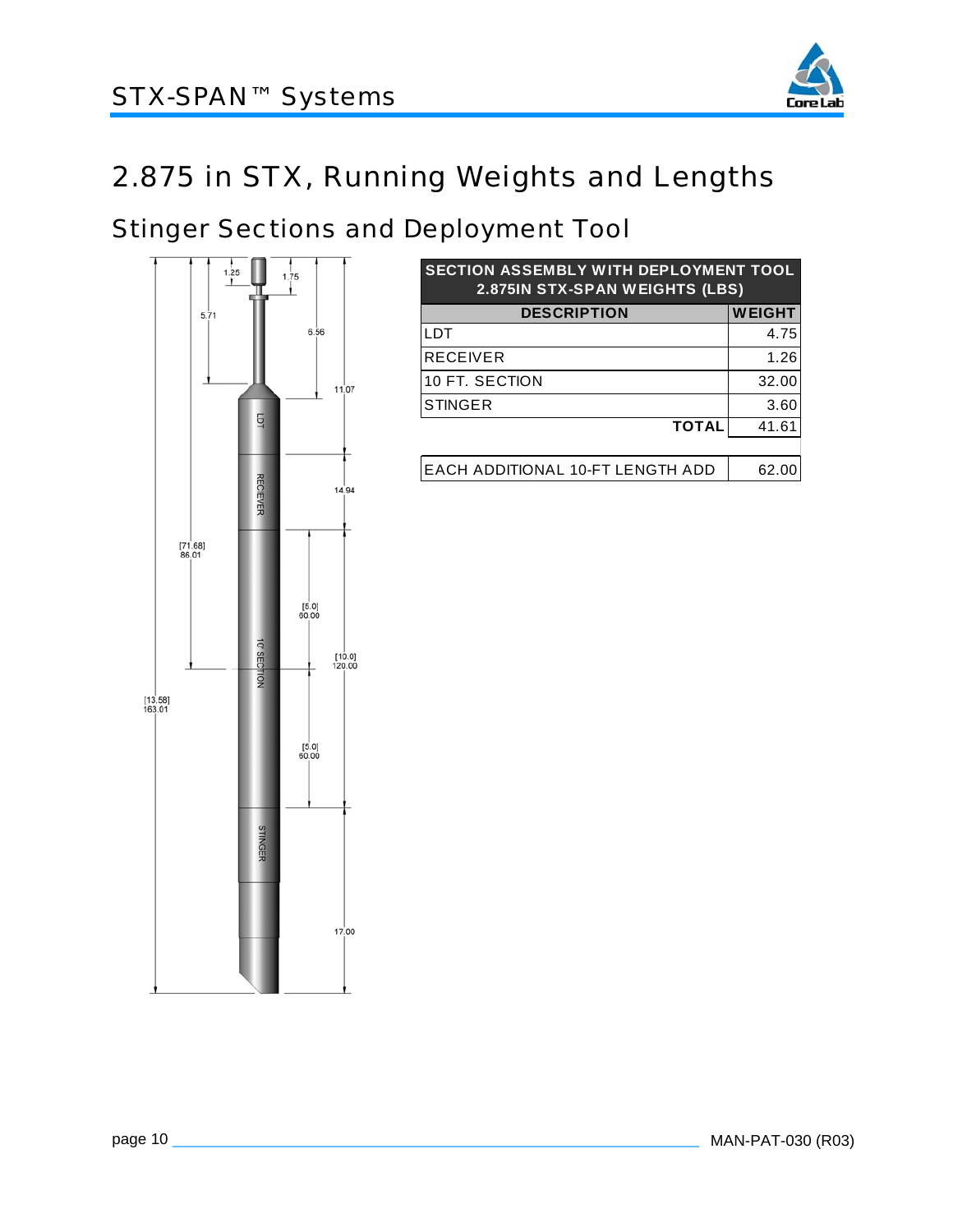

## 2.875 in STX, Running Weights and Lengths

### Top Completetion Assembly



| <b>TOP COMPLETION ASSEMBLY</b>        |               |
|---------------------------------------|---------------|
| <b>2.875IN STX-SPAN WEIGHTS (LBS)</b> |               |
| <b>DESCRIPTION</b>                    | <b>WEIGHT</b> |
| <b>CABLE HEAD</b>                     | 4.00          |
| 2-1/8 CCL                             | 10.00         |
| <b>CONTACT SUB</b>                    | 1.00          |
| <b>FIRING HEAD</b>                    | 1.00          |
| 2-1/8 MSST                            | 50.00         |
| <b>TOTAL</b>                          | 66.00         |
| <b>SET SLEEVE</b>                     | 2.50          |
| <b>TOP SWAGE</b>                      | 1.50          |
| <b>TOP ELEMENT</b>                    | 3.50          |
| <b>PROFILE SUB</b>                    | 4.00          |
| 10 FT. SECTION                        | 32.00         |
| <b>STINGER</b>                        | 4.00          |
| <b>TANDEM COUPLER</b>                 | 1.00          |
| 10 FT. ROD                            | 29.00         |
| Q.C. ROD                              | 1.00          |
| Q.C. NUT                              | 1.00          |
| <b>TOP ROD</b>                        | 3.00          |
| <b>BOTTOM ROD</b>                     | 5.00          |
| SLV. ADJ. NUT                         | 4.00          |
| <b>SLV. LOCK RING</b>                 | 1.00          |
| <b>SET SLEEVE</b>                     | 3.00          |
| <b>COLLET ASSY.</b>                   | 2.00          |
| <b>COLLET SUPPORT</b>                 | 1.00          |
| <b>TOTAL</b>                          | 98.50         |

| <b>ITOTAL WEIGHT 10-FT SET PATCH</b> | 164.501 |
|--------------------------------------|---------|
| EACH ADDITIONAL 10-FT LENGTH ADD     | 62.00 l |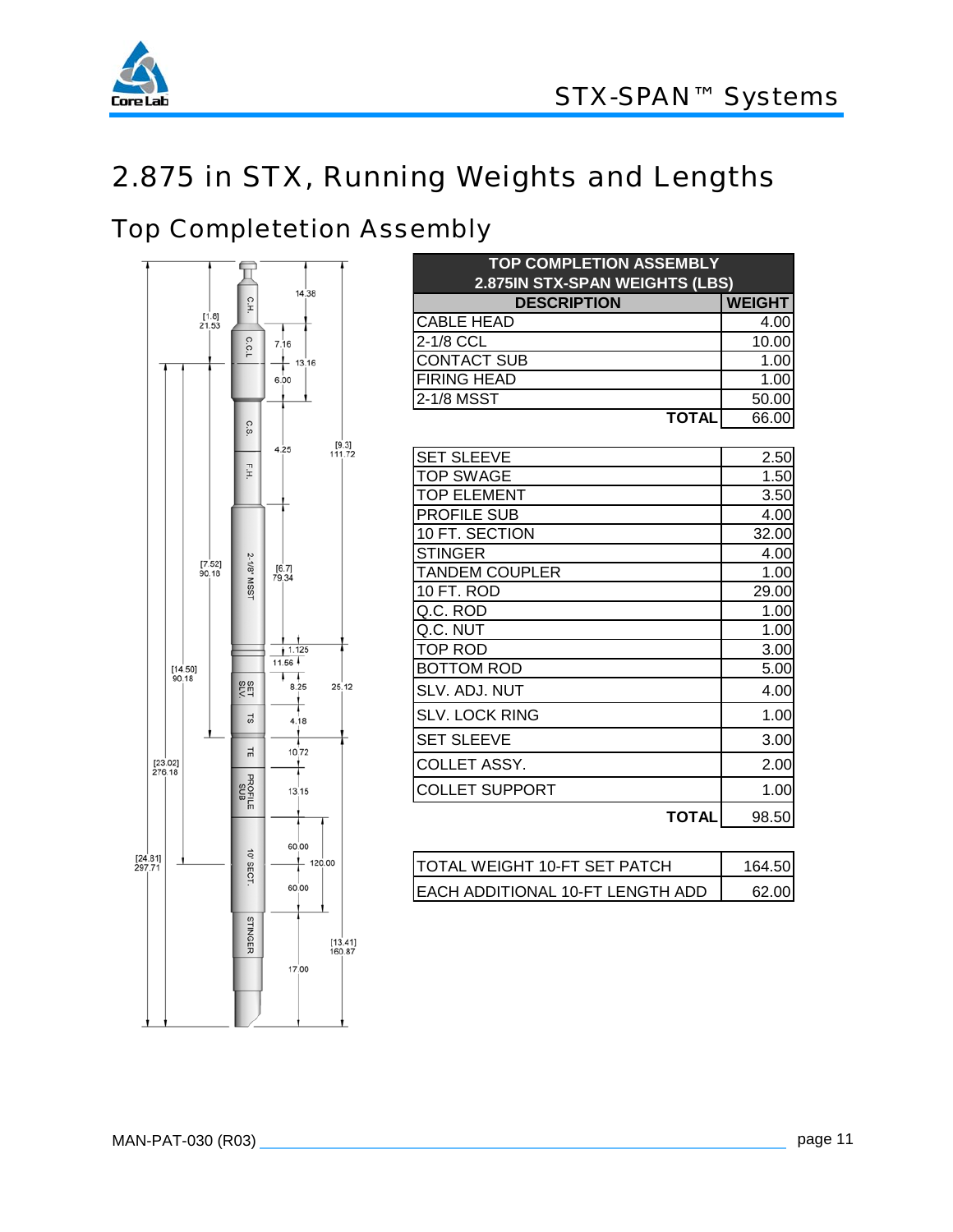

## 4.500 in STX, Running Weights and Lengths

### Lower Anchor Assembly



| <b>4.500IN STX-SPAN WEIGHTS (LBS)</b> |               |
|---------------------------------------|---------------|
| <b>DESCRIPTION</b>                    | <b>WEIGHT</b> |
| CABLE HEAD                            |               |
| 3-1/4 CCL                             | 36            |
| 3-1/4 Q.C.                            | 14            |
| 3-1/4 MSST                            | 206           |
| <b>TOTAL</b>                          | 260           |

| <b>BOTTOM SWAGE</b>    | 6.34   |
|------------------------|--------|
| <b>BOTTOM ELEMENT</b>  | 6.79   |
| <b>RECEIVER</b>        | 8.29   |
| 10 FT. SECTION         | 97     |
| <b>TANDEM COUPLER</b>  | 3      |
| 10 FT. ROD             | 105    |
| Q.C. ROD               | 8      |
| Q.C. NUT               | 10     |
| TOP ROD                | 12     |
| <b>BOTTOM ROD</b>      | 14     |
| SLV. ADJ. NUT          | 8.6    |
| <b>SLV. LOCK RING</b>  | 4      |
| SET SLEEVE ASSEMBLY    | 14     |
| <b>COLLET ASSEMBLY</b> | 3.6    |
| <b>COLLET SUPPORT</b>  | 3.8    |
| <b>TOTAL</b>           | 297.02 |

| TOTAL WEIGHT 10-FT SET SECTION   | 557.02 |
|----------------------------------|--------|
| EACH ADDITIONAL 10-FT LENGTH ADD | 205I   |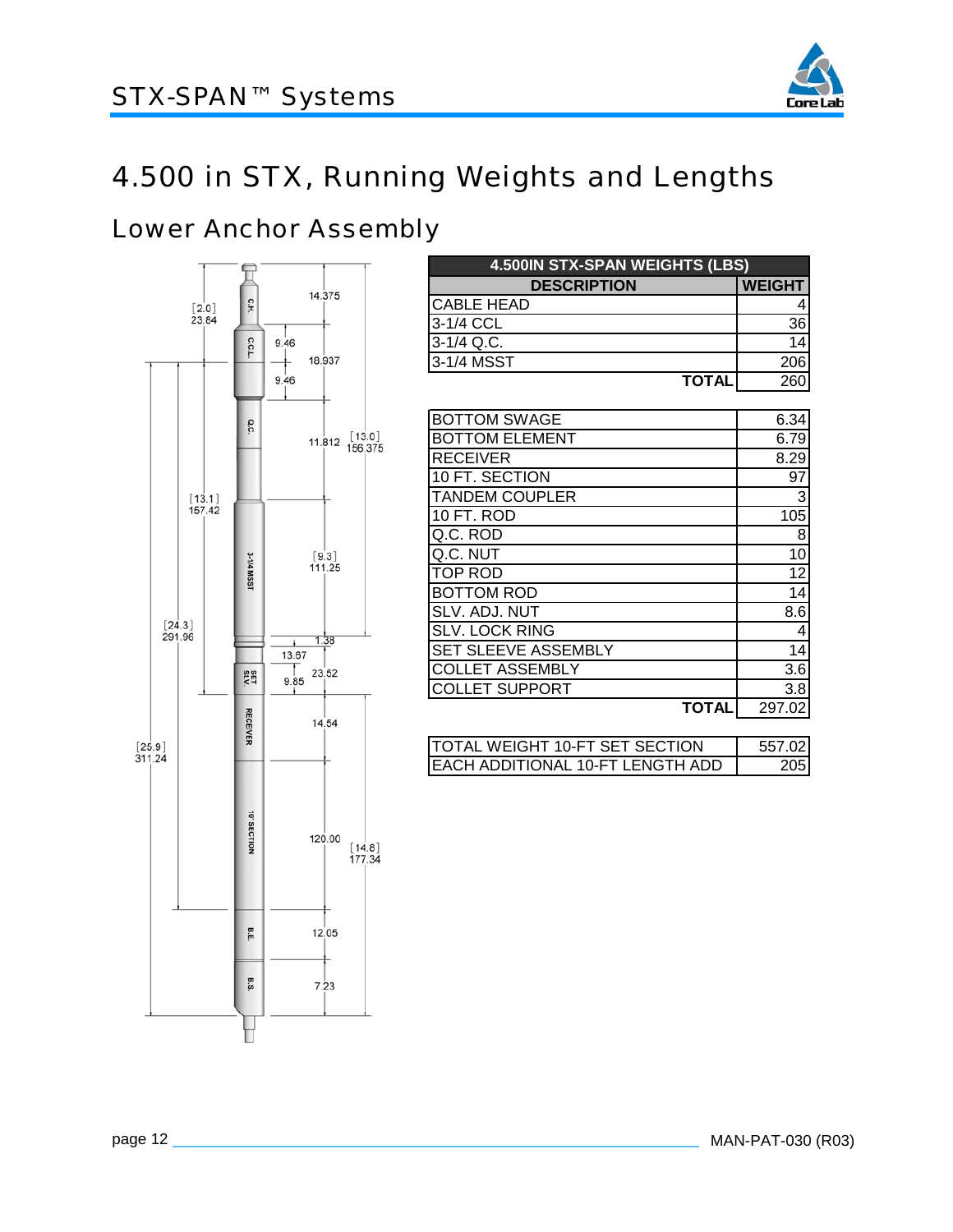

## 4.500 in STX, Running Weights and Lengths

### Stinger Sections and Deployment Tool



| 4.500IN STX-SPAN WEIGHTS (LBS) |               |
|--------------------------------|---------------|
| <b>DESCRIPTION</b>             | <b>WEIGHT</b> |
| DEPLOYMENT AND RETRIEVAL TOOL  | 50.05         |
| RECEIVER                       | 8.29          |
| 10 FT. SECTION                 | 97            |
| STINGER                        | 11.25         |
| <b>TOTAL</b>                   | 166.59        |

| TOTAL WEIGHT 10-FT SET SECTION   | 166.59 |
|----------------------------------|--------|
| EACH ADDITIONAL 10-FT LENGTH ADD |        |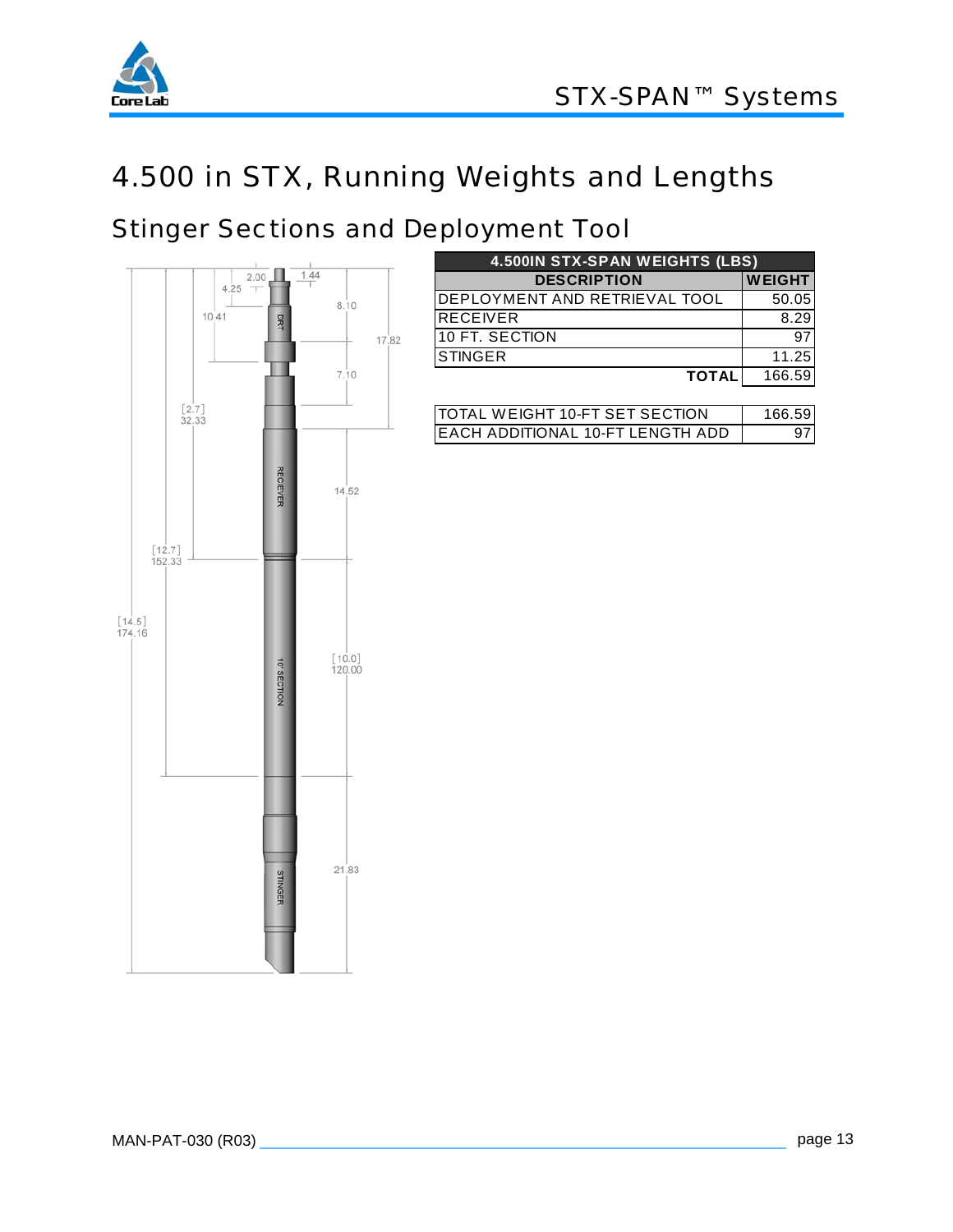

## 4.500 in STX, Running Weights and Lengths

### Top Completion Assembly



| 4.500IN STX-SPAN WEIGHTS (LBS) |                                             |
|--------------------------------|---------------------------------------------|
| <b>DESCRIPTION</b>             | <b>WEIGHT</b>                               |
| <b>CABLE HEAD</b>              | 4                                           |
| 3-1/4 CCL                      | 36                                          |
| 3-1/4 Q.C.                     | 14                                          |
| 3-1/4 MSST                     | 206                                         |
| <b>TOTAL</b>                   | 260                                         |
| <b>TOP SWAGE</b>               | $\overline{4.78}$                           |
| <b>TOP ELEMENT</b>             |                                             |
| <b>PROFILE SUB</b>             | 13.33                                       |
| <b>STINGER</b>                 | 11.25                                       |
| 10 FT. SECTION                 | 97                                          |
| <b>TANDEM COUPLER</b>          | 3                                           |
| 10 FT. ROD                     | 105                                         |
| Q.C. ROD                       | $\begin{array}{r} 8 \\ 2 \\ 12 \end{array}$ |
| Q.C. NUT                       |                                             |
| <b>TOP ROD</b>                 |                                             |
| <b>BOTTOM ROD</b>              | $\overline{14}$                             |
| SLV. ADJ. NUT                  | 8.6                                         |
| <b>SLV. LOCK RING</b>          | 1                                           |
| <b>SET SLEEVE</b>              | 4                                           |
| <b>COLLET ASSEMBLY</b>         | 3.6                                         |
| <b>COLLET SUPPORT</b>          | 3.8                                         |
| <b>TOTAL</b>                   | 298.36                                      |

| ITOTAL WEIGHT 10-FT SET SECTION          | 558.36 |
|------------------------------------------|--------|
| <b>IEACH ADDITIONAL 10-FT LENGTH ADD</b> |        |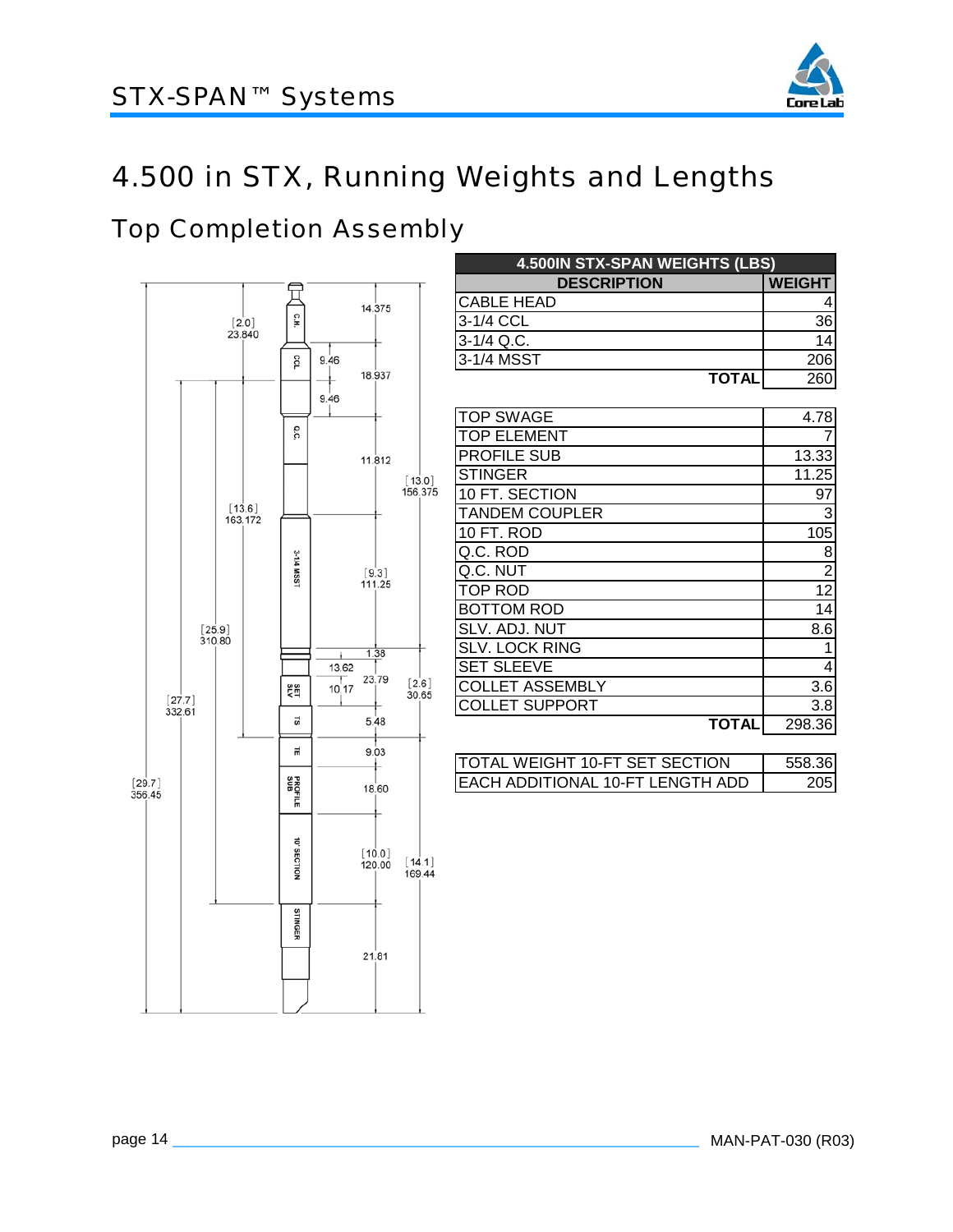

#### 1.0 Pre-Assembly



*Warning: Make sure all tool parts and components have been thoroughly cleaned or serious damage and/or injury could occur!*



*Warning: Personal Protective Equipment (PPE) such as steel toed footwear, safety glasses, etc..., should be worn at all times!*



*Caution: Make sure to wrench only on wrenching surfaces (knurled areas) provided! Always file wrench marks and burrs and clean off debris!*



*Caution: Personnel installing X-SPAN™ Casing Patch systems must be trained and approved by Owen Oil Tools!*



*Note: Verify that the correct O-Ring and quantities are used as specified on the Bill of Materials (for example, 5 each etc.…). Lay out all components on a clean surface.*



*Note: Make sure to lubricate all O-Rings and threaded surfaces.*



*Note: Removable thread loctite (medium) must be applied to all deployment rod connections, including Collet Support and Release Ring threads.*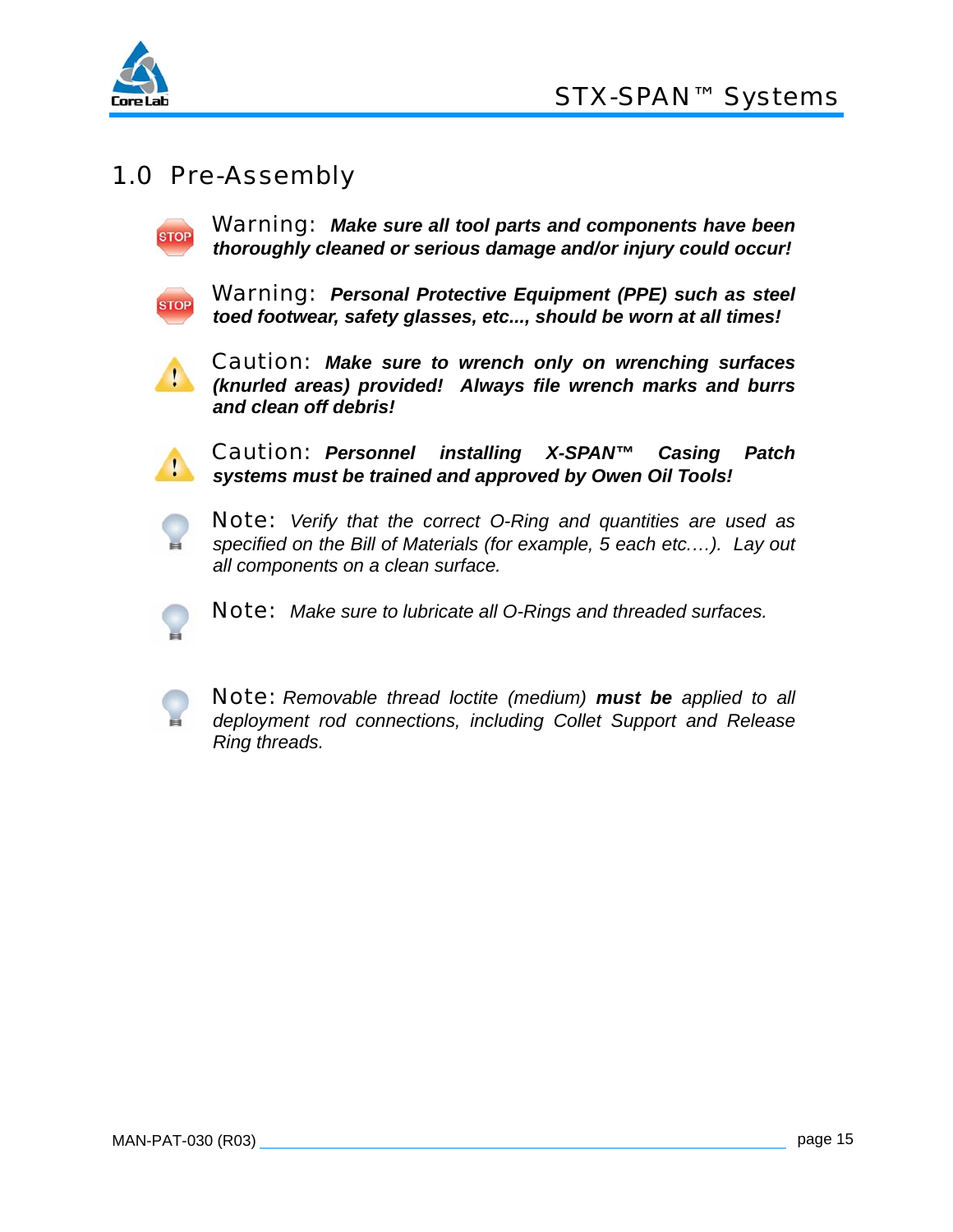

## 2.0 Lower Anchor Assembly, Schematics and BOM



| <b>ITEM QTY</b> |                | <b>LOWER ANCHOR ASSEMBLY</b> |
|-----------------|----------------|------------------------------|
| 1               | 1              | LOWER SEAL BORE RECEIVER     |
| $\overline{2}$  | 1              | LATCH COLLET W/90 DEG WICKER |
| 3               | 1              | <b>BOX ELEMENT</b>           |
| $\overline{4}$  | 1              | <b>BOTTOM SWAGE</b>          |
| $\overline{5}$  | 1              | RELEASE RING (60K)           |
| 6               | 1              | <b>COLLET ASSEMBLY</b>       |
| Incl. In        | 1              | <b>COLLET</b>                |
| Item 6          | 1              | <b>END SUB</b>               |
| $\overline{7}$  | 1              | <b>COLLET SUPPORT</b>        |
| 8               | 1              | <b>BOTTOM ROD</b>            |
| 9               | 1              | TOP ADAPTER ROD              |
| 10              | 1              | ROD TANDEM CONNECTOR         |
| 11              | 1              | <b>BOTTOM ADAPTER</b>        |
| 12              | 1              | <b>SLEEVE NUT</b>            |
| 13              | 1              | <b>QUICK CHANGE ROD</b>      |
| 14              | 1              | <b>QUICK CHANGE NUT</b>      |
| 15              | 1              | SECONDARY SETTING SLEEVE     |
| 16              | 1              | PRIMARY SETTING SLEEVE       |
| 17              | 1              | <b>BOX O-RING</b>            |
| 18              | 1              | PIN O-RING                   |
| 19              | 1              | LOCK RING (SETTING SLEEVE)   |
| 20              | 1              | LOCK RING (BOTTOM ADAPTER)   |
| 21              | $\overline{2}$ | <b>ELASTOMER</b>             |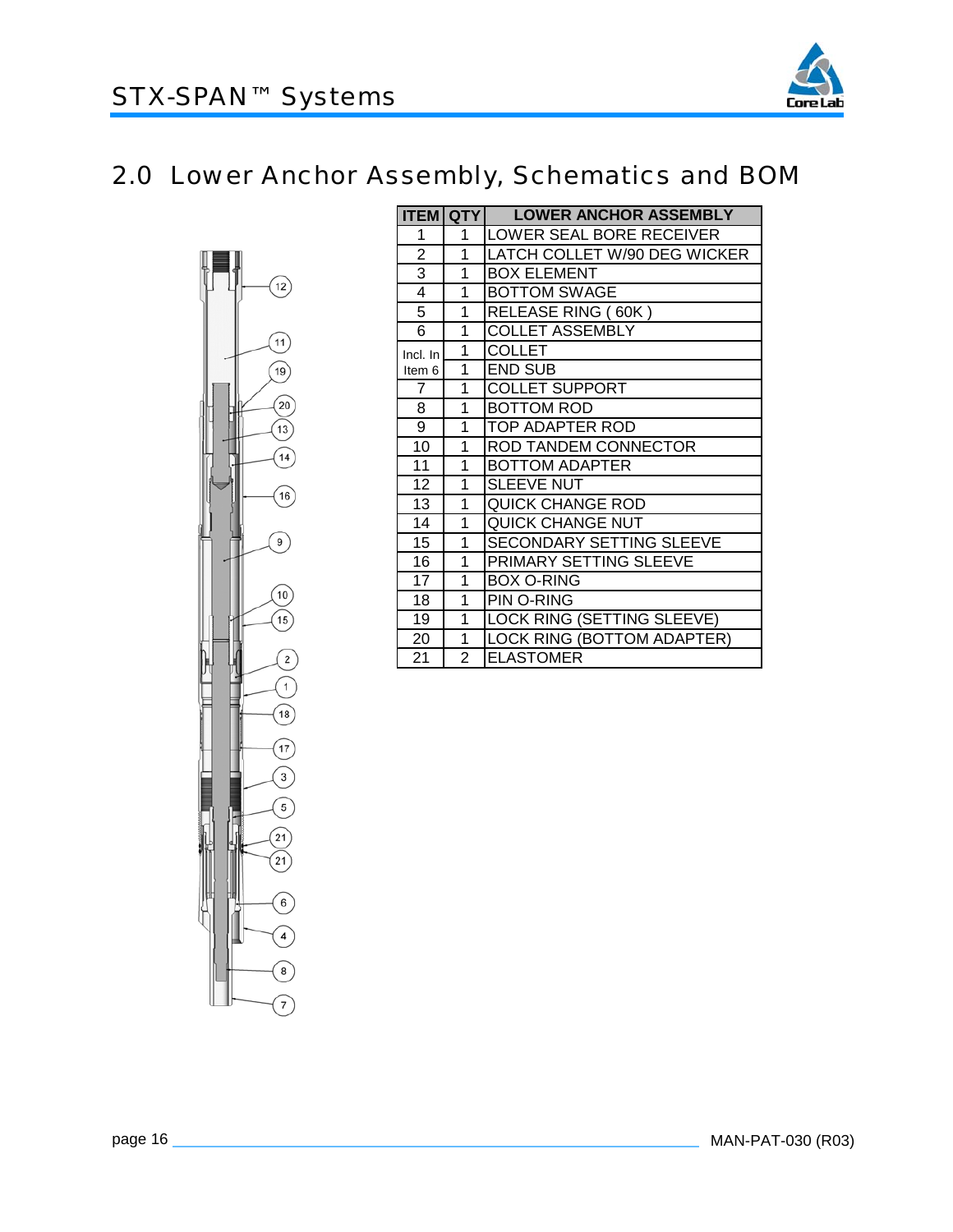

### 3.0 Lower Anchor Assembly

#### **3.1 Bottom Rod and Collet:**

A. Slide the Collet (item #6) over the Bottom Rod (item #8), then screw the Release Ring (item #5) onto the Bottom Rod. Screw the 1/4-20x5/16 Set Screw into the Release Ring and tighten it into the recess provided on the Bottom Rod.

B. Slide the Collet down over the Release Ring. Screw the Rod Tandem Connector (item #10) onto the top of the Bottom Rod and wrench tight.

C. Vise rod assembly just above the Release Ring, then lightly lube the OD and ID of the Collet fingers. Thread the Collet Support (item #7) onto the Bottom Rod and into the Collet and screw the support far enough into the Collet (about half way) to allow the fingers of the Collet to move inwardly over the support.



D. Remove the assembly from vise. Now, slide the Bottom Swage (item #4), with the collet profile groove in the ID, over the top end of the Bottom Rod (item #8) and push it down over the Collet (item #6) until Collet fingers engage the profile inside the Swage. You may need to drop the assembly against a strike plate to engage the Collet fingers into the profile.

E. E. Screw the Collet Support (item #7) back out tight against the Collet. Make wrench tight.





*Caution: Be careful not to loosen the engagement of the Release Ring. The bottom end of the taper on the Collet Support should be near the bottom end of the Collet fingers as shown in the patch illustration!*



*Note: A Teflon zip tie lock can be used below the Collet Support on the Bottom Rod instead of thread lock if temperature permits.*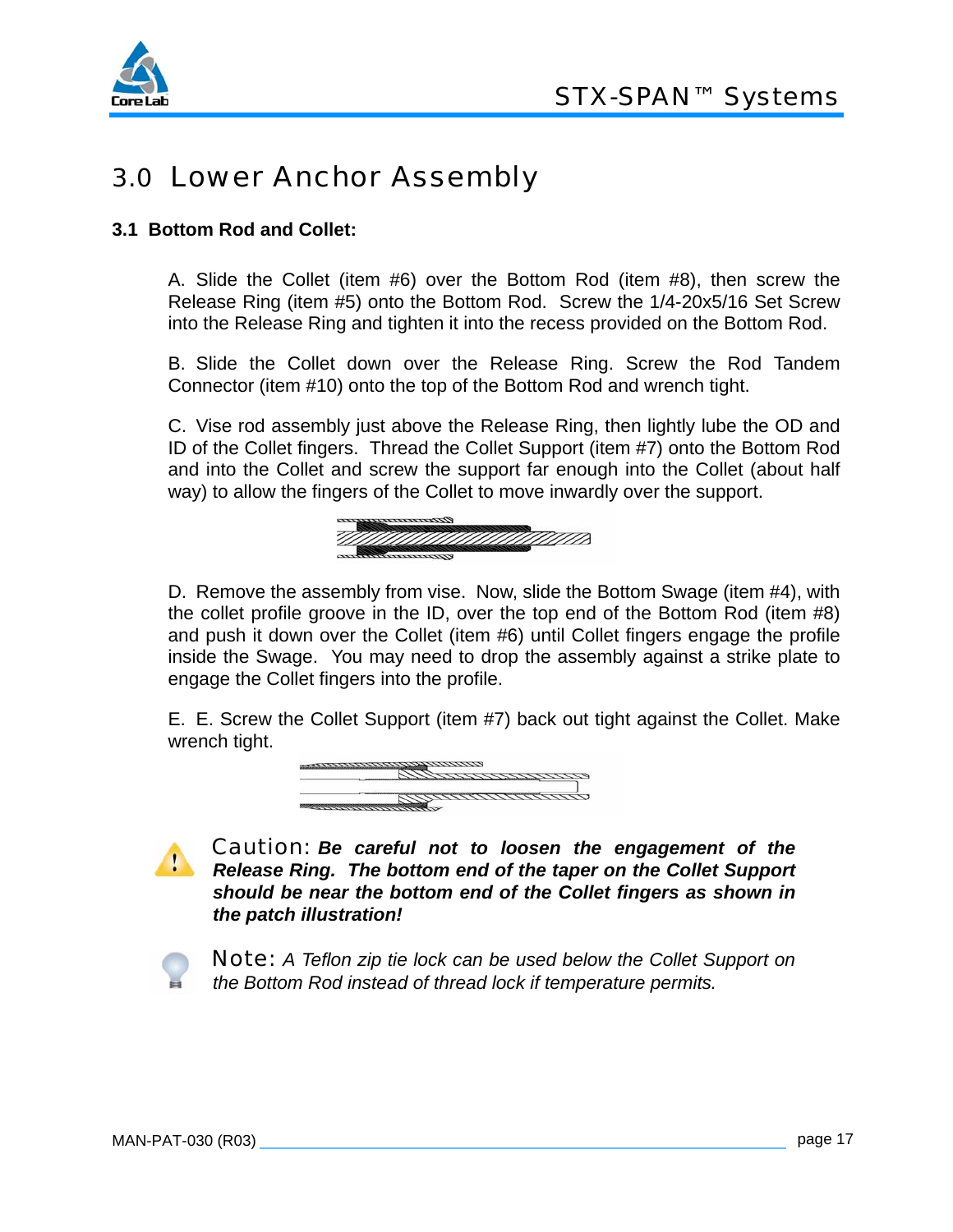

**3.2** Install 1 O-Ring (item #17) into the Box Element (item #3) and for GTX-SPAN™ systems, lightly grease 2 Elastomers (item #22) and install onto the Element. Make sure that the Elastomers are completely seated in their grooves.

**3.3 Optional-** 10 foot extensions can also be used in bottom anchor assembly; if 10 ft sections are required they are assembled between the Bottom Element (item #3) and the Lower Seal Bore Receiver (item #1). If 10 ft extensions are not required proceed to step 3.4

A. Install 1 O-Ring onto the pin-end and 1 O-Ring into the box-end of the 10 ft sections. Lightly grease the O-Rings and assemble the sections and snug up. Do no tighten excessively. The number of sections assembled will be determined by the lubricator length.

B. Lightly Grease the Box Element (item #3) connection and pin connection of the Section assembly and install using a strap wrench. Do not tighten excessively and keep pipe wrenches away from the X-SPAN™ sealing area.

C. Install O-Ring onto the pin-end of seal bore receiver. Lightly Grease the Box Element connection of the Section assembly and the pin connection of the receiver and install using a strap wrench. Do not tighten excessively and keep pipe wrenches away from the receiver.

D. If Rod Supports are required, slide them over the 10 ft rods. Screw Rod Tandem Connector (item #10) onto the top of the rods, then assemble and tighten the rods. Use loctite on couplings and wrench tight. A 10 ft Rod is required for each 10 ft Section.

E. Install and wrench tight Top Adapter Rod (item #9) to the top end of the rod assembly.

F. Slide the Rod assembly into the Section assembly.

G. Take the Bottom Rod Collet assembly and screw it wrench tight onto the Rod (loctite) that is inside the section. Slide the rods up into the section until the Bottom Swage (item #4) is in the run position inside the Bottom Element (item #?).



*Caution: Be extremely careful not to damage the Seal Bore Receiver when installing the Top Rod!*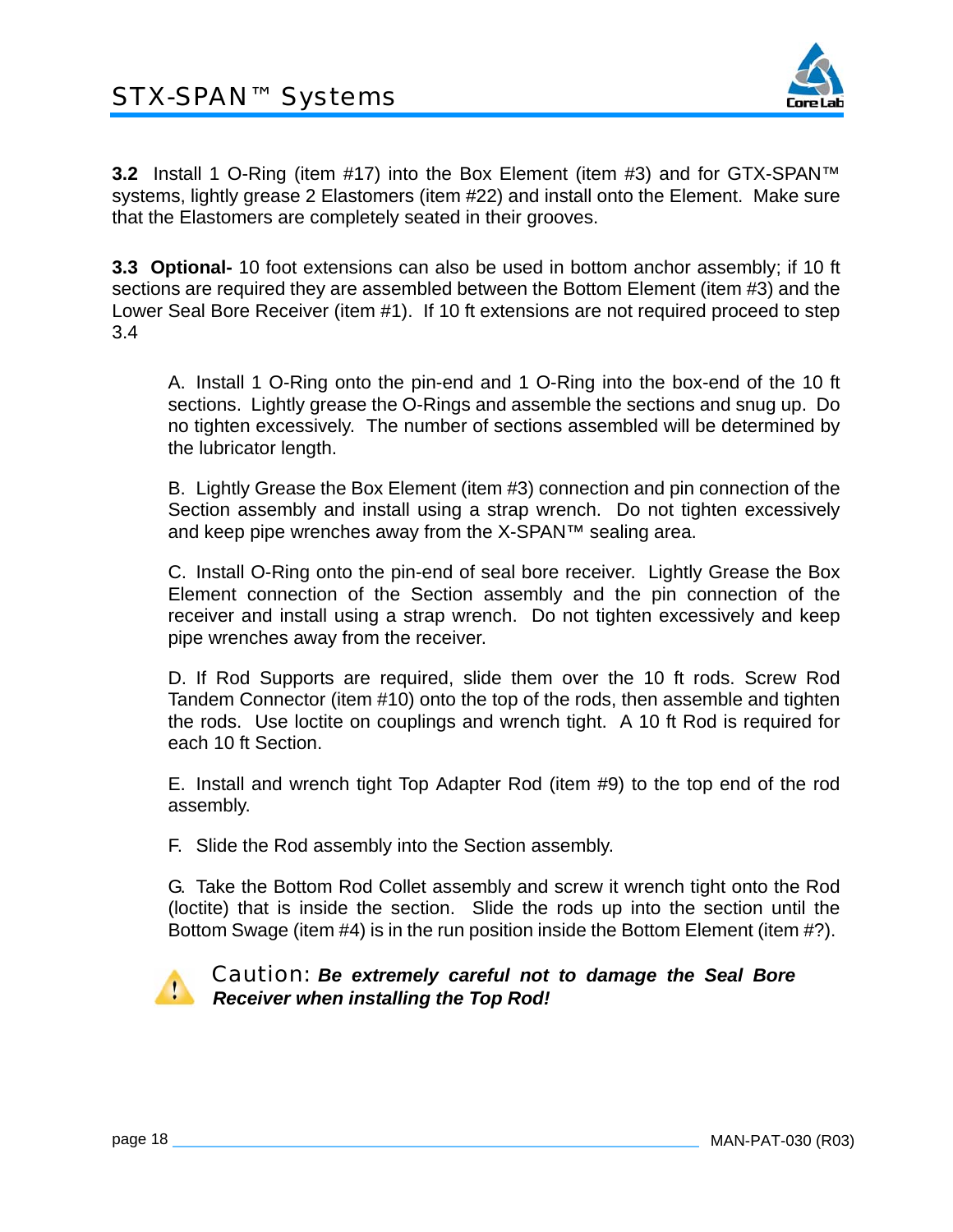

**3.4** Install 1 O-Ring onto Pin connection of Lower Seal Bore Receiver (item #1). Lightly Grease the Box Element connection and pin connection of the Seal Bore Receiver and install using a strap wrench. Do not tighten excessively and keep pipe wrenches away from the receiver.

**3.5** Install the Secondary Setting Sleeve (item #15) into the Lower Seal Bore Receiver.

**3.6** Take the Bottom Rod Collet assembly and screw it wrench tight (loctite) onto the Top Adapter Rod (item #9)

**3.7** Slide the rods up into the section until the Bottom Swage (item #4) is in the run position inside the Box Element (item #3).



#### *Caution: Be extremely careful not to damage the Seal Bore Receiver when installing the Top Rod!*

**3.8** It may be possible to pick up a short assembly with the setting tool installed; the preferred method is to insert the complete assembled anchor BHA into the lubricator on the deck and then pick up the lubricator.

**3.9** Follow running procedures as per the type of setting tool being used.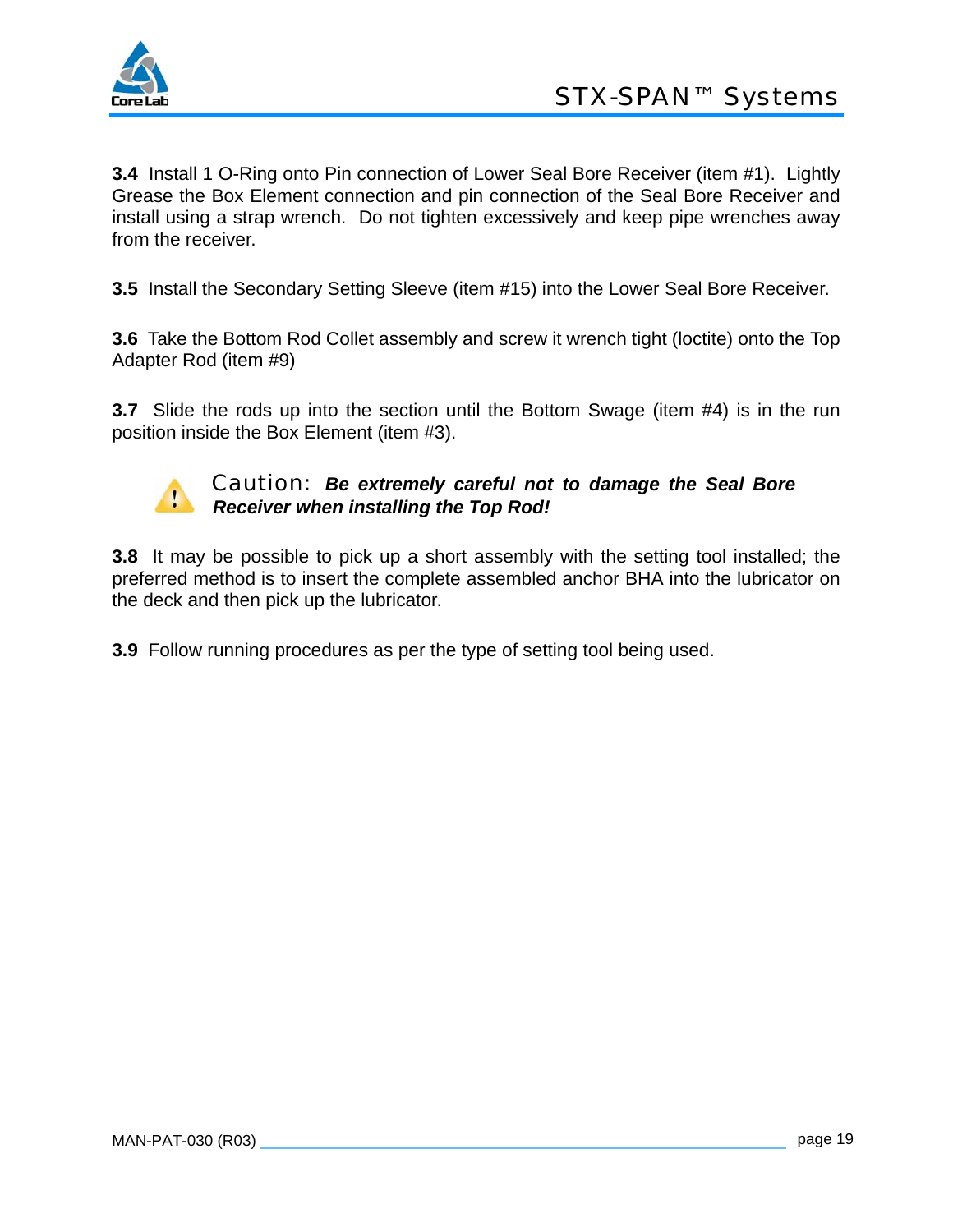

## 4.0 Stinger Sections, Schematics and BOMs



| STANDARD STINGER (W/90 DEG WICKER)<br>1<br>1<br><b>SEAL STACK</b><br>$\overline{2}$<br>1<br>$\overline{3}$<br>SEAL RETAINER RING (W/90 DEG WICKER)<br>$\mathbf{1}$<br>$\overline{4}$<br>5 FT SECTION<br>N<br>$\overline{4}$<br>10 FT SECTION<br>N<br>5<br><b>TOP SEAL BORE RECEIVER</b><br>$\mathbf{1}$<br>LATCH COLLET (W/77 DEG WICKER)<br>6<br>$\mathbf{1}$<br>$\overline{7}$<br>LDT/DRT<br>1<br>N+2 BOX O-RING<br>8<br>N+2 PIN O-RING<br>9<br><b>ITEM QTY</b><br><b>STANDARD STINGER SECTION</b><br>STANDARD STINGER (W/90 DEG WICKER)<br>1<br>1<br><b>SEAL STACK</b><br>$\overline{2}$<br>1<br>$\overline{3}$<br>SEAL RETAINER RING (W/90 DEG WICKER)<br>$\mathbf{1}$<br>5 FT SECTION<br>4<br>N<br>10 FT SECTION<br>4<br>N<br><b>TOP SEAL BORE RECEIVER</b><br>5<br>1<br>LATCH COLLET (W/90 DEG WICKER)<br>$\overline{6}$<br>$\mathbf{1}$<br>$\overline{7}$<br>LDT/DRT<br>$\mathbf{1}$<br>8<br>N+2 BOX O-RING | <b>ITEMQTY</b> | <b>TOP STINGER SECTION</b>            |
|--------------------------------------------------------------------------------------------------------------------------------------------------------------------------------------------------------------------------------------------------------------------------------------------------------------------------------------------------------------------------------------------------------------------------------------------------------------------------------------------------------------------------------------------------------------------------------------------------------------------------------------------------------------------------------------------------------------------------------------------------------------------------------------------------------------------------------------------------------------------------------------------------------------------|----------------|---------------------------------------|
|                                                                                                                                                                                                                                                                                                                                                                                                                                                                                                                                                                                                                                                                                                                                                                                                                                                                                                                    |                |                                       |
|                                                                                                                                                                                                                                                                                                                                                                                                                                                                                                                                                                                                                                                                                                                                                                                                                                                                                                                    |                |                                       |
|                                                                                                                                                                                                                                                                                                                                                                                                                                                                                                                                                                                                                                                                                                                                                                                                                                                                                                                    |                |                                       |
|                                                                                                                                                                                                                                                                                                                                                                                                                                                                                                                                                                                                                                                                                                                                                                                                                                                                                                                    |                |                                       |
|                                                                                                                                                                                                                                                                                                                                                                                                                                                                                                                                                                                                                                                                                                                                                                                                                                                                                                                    |                |                                       |
|                                                                                                                                                                                                                                                                                                                                                                                                                                                                                                                                                                                                                                                                                                                                                                                                                                                                                                                    |                |                                       |
|                                                                                                                                                                                                                                                                                                                                                                                                                                                                                                                                                                                                                                                                                                                                                                                                                                                                                                                    |                |                                       |
|                                                                                                                                                                                                                                                                                                                                                                                                                                                                                                                                                                                                                                                                                                                                                                                                                                                                                                                    |                |                                       |
|                                                                                                                                                                                                                                                                                                                                                                                                                                                                                                                                                                                                                                                                                                                                                                                                                                                                                                                    |                |                                       |
|                                                                                                                                                                                                                                                                                                                                                                                                                                                                                                                                                                                                                                                                                                                                                                                                                                                                                                                    |                |                                       |
|                                                                                                                                                                                                                                                                                                                                                                                                                                                                                                                                                                                                                                                                                                                                                                                                                                                                                                                    |                |                                       |
|                                                                                                                                                                                                                                                                                                                                                                                                                                                                                                                                                                                                                                                                                                                                                                                                                                                                                                                    |                |                                       |
|                                                                                                                                                                                                                                                                                                                                                                                                                                                                                                                                                                                                                                                                                                                                                                                                                                                                                                                    |                |                                       |
|                                                                                                                                                                                                                                                                                                                                                                                                                                                                                                                                                                                                                                                                                                                                                                                                                                                                                                                    |                |                                       |
|                                                                                                                                                                                                                                                                                                                                                                                                                                                                                                                                                                                                                                                                                                                                                                                                                                                                                                                    |                |                                       |
|                                                                                                                                                                                                                                                                                                                                                                                                                                                                                                                                                                                                                                                                                                                                                                                                                                                                                                                    |                |                                       |
|                                                                                                                                                                                                                                                                                                                                                                                                                                                                                                                                                                                                                                                                                                                                                                                                                                                                                                                    |                |                                       |
|                                                                                                                                                                                                                                                                                                                                                                                                                                                                                                                                                                                                                                                                                                                                                                                                                                                                                                                    |                |                                       |
|                                                                                                                                                                                                                                                                                                                                                                                                                                                                                                                                                                                                                                                                                                                                                                                                                                                                                                                    |                |                                       |
|                                                                                                                                                                                                                                                                                                                                                                                                                                                                                                                                                                                                                                                                                                                                                                                                                                                                                                                    |                |                                       |
|                                                                                                                                                                                                                                                                                                                                                                                                                                                                                                                                                                                                                                                                                                                                                                                                                                                                                                                    |                |                                       |
| 9<br>N+2 PIN O-RING                                                                                                                                                                                                                                                                                                                                                                                                                                                                                                                                                                                                                                                                                                                                                                                                                                                                                                |                |                                       |
|                                                                                                                                                                                                                                                                                                                                                                                                                                                                                                                                                                                                                                                                                                                                                                                                                                                                                                                    |                |                                       |
| <b>ITEMQTY</b><br><b>LOWER STINGER SECTION</b>                                                                                                                                                                                                                                                                                                                                                                                                                                                                                                                                                                                                                                                                                                                                                                                                                                                                     |                |                                       |
| $\mathbf{1}$<br>1                                                                                                                                                                                                                                                                                                                                                                                                                                                                                                                                                                                                                                                                                                                                                                                                                                                                                                  |                | STANDARD STINGER LH (W/90 DEG WICKER) |
| $\overline{2}$<br><b>SEAL STACK</b><br>1                                                                                                                                                                                                                                                                                                                                                                                                                                                                                                                                                                                                                                                                                                                                                                                                                                                                           |                |                                       |
| 3<br>SEAL RETAINER RING (W/90 DEG WICKER)<br>1<br>$\overline{4}$<br>N                                                                                                                                                                                                                                                                                                                                                                                                                                                                                                                                                                                                                                                                                                                                                                                                                                              |                |                                       |
| 5 FT SECTION<br>$\overline{4}$<br>10 FT SECTION<br>N                                                                                                                                                                                                                                                                                                                                                                                                                                                                                                                                                                                                                                                                                                                                                                                                                                                               |                |                                       |
| $\overline{5}$                                                                                                                                                                                                                                                                                                                                                                                                                                                                                                                                                                                                                                                                                                                                                                                                                                                                                                     |                |                                       |
| STANDARD SEAL BORE RECEIVER<br>1<br>6<br>LATCH COLLET (W/90 DEG WICKER)<br>$\mathbf{1}$                                                                                                                                                                                                                                                                                                                                                                                                                                                                                                                                                                                                                                                                                                                                                                                                                            |                |                                       |
| 7<br>LDT/DRT<br>$\mathbf{1}$                                                                                                                                                                                                                                                                                                                                                                                                                                                                                                                                                                                                                                                                                                                                                                                                                                                                                       |                |                                       |
| N+2 BOX O-RING<br>8                                                                                                                                                                                                                                                                                                                                                                                                                                                                                                                                                                                                                                                                                                                                                                                                                                                                                                |                |                                       |
| $\overline{9}$<br>N+2 PIN O-RING                                                                                                                                                                                                                                                                                                                                                                                                                                                                                                                                                                                                                                                                                                                                                                                                                                                                                   |                |                                       |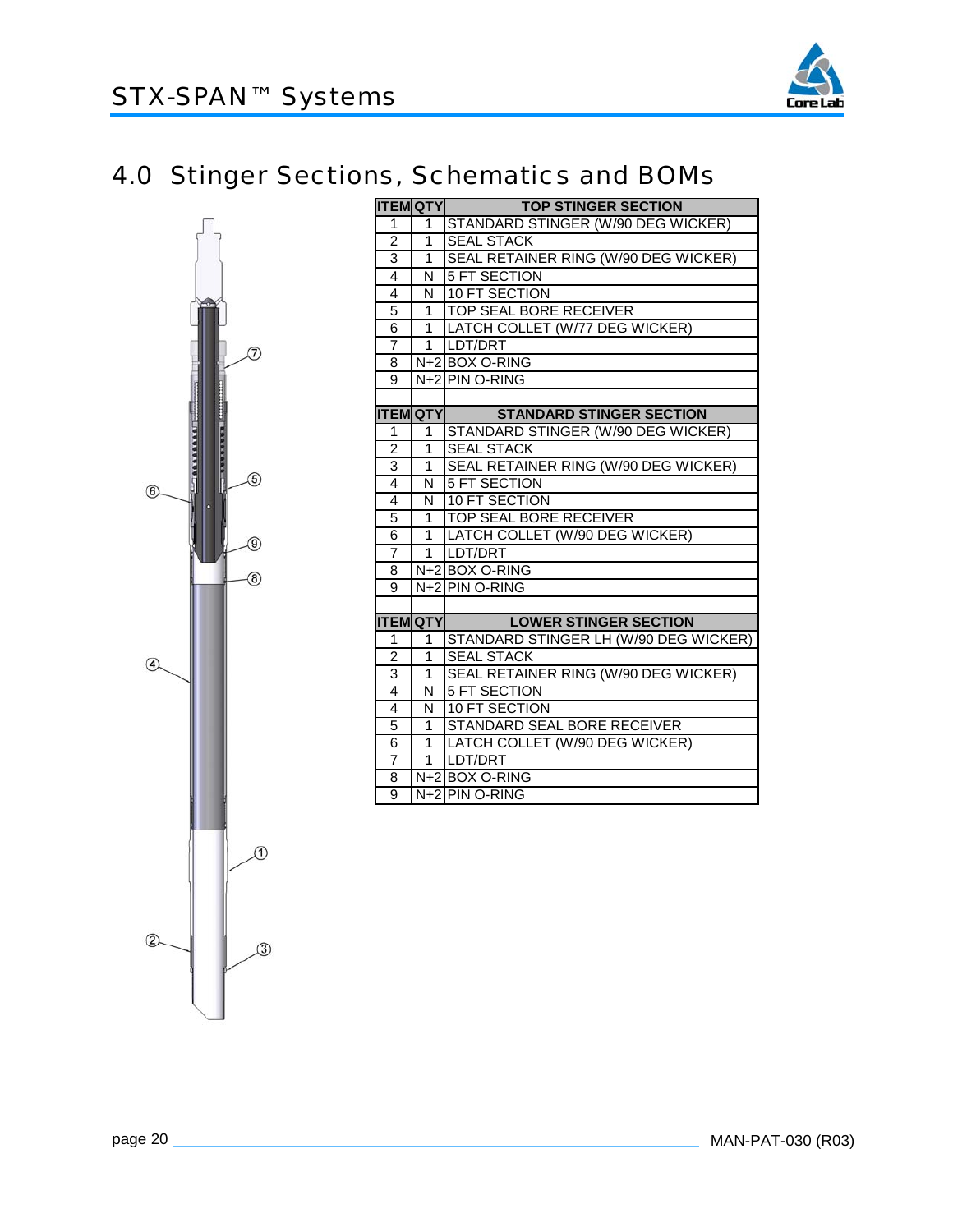

#### 5.0 Stinger Section Assembly

**5.1** Apply a thin layer of grease on the Seal Stack area of Standard Stinger/Top Stinger/ Lower Stinger., then install the Seal Stacks (item #2) into the Stinger in the order as packaged.



#### *Caution: Be sure to remove any excess grease from the Stinger!*

**5.2** Using loctite, install the Seal Retainer Ring (item #3) until it shoulders out on the buttress thread relief.



*Caution: Do not over tighten!*

**5.3** Install 1 O-Ring into the box connection of a Standard Stinger/Top Stinger/Lower Stinger and in the Pin Connection of the Standard Seal Bore Receiver (item #5) or Top Seal Bore Receiver (item #5).

**5.4** Install 2 O-Rings onto the pin and box-end of the appropriate number of sections and assemble in a maximum of 30 foot (9m) lengths.

**5.5** Grease the pin connections of the sections and install the Standard Stinger/Top Stinger/Lower Stinger assembly using a strap wrench. Do not tighten excessively and keep pipe wrenches away from the stinger assembly.

**5.6** Grease the pin connection of the Standard Seal Bore Receiver or Top Seal Bore Receiver and install on the box connection of the Section Assembly using a strap wrench.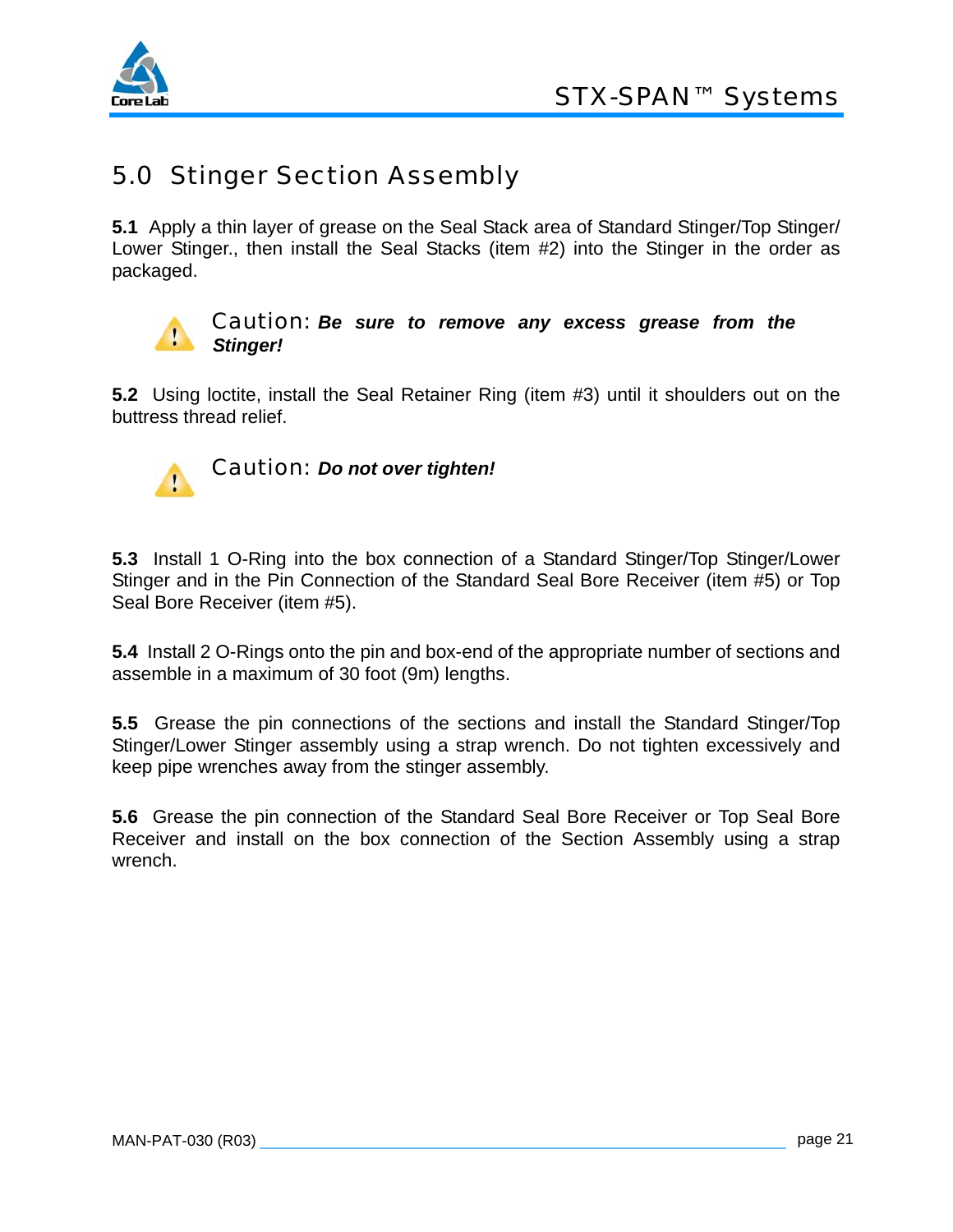

## 6.0 Linear Deployment Tool, Schematics and BOM



|   |               | <b>ITEM QTY LINEAR DEPLOYMENT TOOL</b> |
|---|---------------|----------------------------------------|
|   |               | <b>SECTION DEPLOYMENT COLLET</b>       |
| 2 |               | <b>SECTION DEPLOYMENT MANDREL</b>      |
| 3 | $\mathcal{P}$ | <b>SHEAR SCREW, BRASS</b>              |
| 4 |               | <b>TOP CONNECTION</b>                  |
| 5 |               | <b>SECTION DEPLOYMENT RETAINER</b>     |
| հ |               | <b>COLLET NOSE GUIDE</b>               |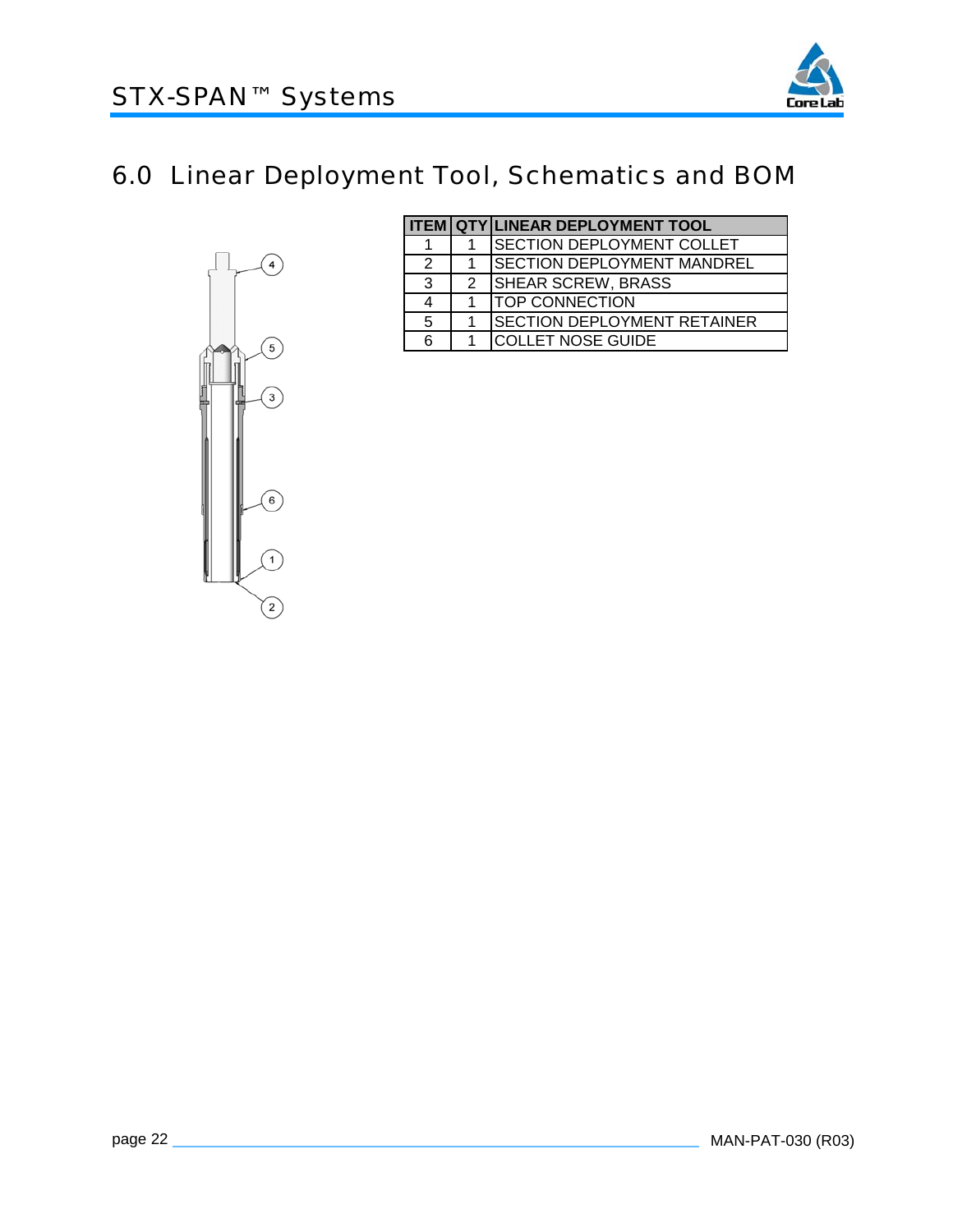

#### 7.0 Linear Deployment Tool Assembly

**7.1** Apply Loctite on Collet Nose Guide thread of the Collet and screw the Collet Nose Guide (item #6) on hand tight until it shoulders out.

**7.2** Insert the Section Deployment Collet (item #1) into the Standard Seal Bore Receiver or Top Seal Bore Receiver until it bottoms out.

**7.3** Assemble Section Deployment Mandrel (item #2) and Top Connection (item #4) with loctite and make wrench tight. Insert the Section Deployment Mandrel with Top connection assembly into the Section Deployment Collet. Line up the spot faces on the Section Deployment Mandrel with the tapped holes in the Section Deployment Collet and install 2 Brass Shear Screws (item #3).



*Note: Do not Drive Mandrel Assembly too far or you will have to disassemble and start again.*

**7.4** Install Section Deployment Retainer (item #5) onto Section Deployment Collet (item #1) with loctite and make wrench tight.

**7.5** Follow running procedures as per the type of setting tool being used.

#### 8.0 Linear Deployment Tool Disassembly

**8.1** Remove the Section Deployment Retainer from the Section Deployment Collet. Remove the Top Connection from the Section Deployment Mandrel.

**8.2** Remove the Section Deployment Mandrel from the Section Deployment Collet by pulling the Mandrel out the bottom of assembly.

**8.3** Remove remnants of the Brass Shear Screws from the Section Deployment Mandrel and from the Section Deployment Collet. Clean all parts thoroughly before re-assembly.



*Caution: Always disassemble and clean the tool after every use! Do not store an assembled tool!*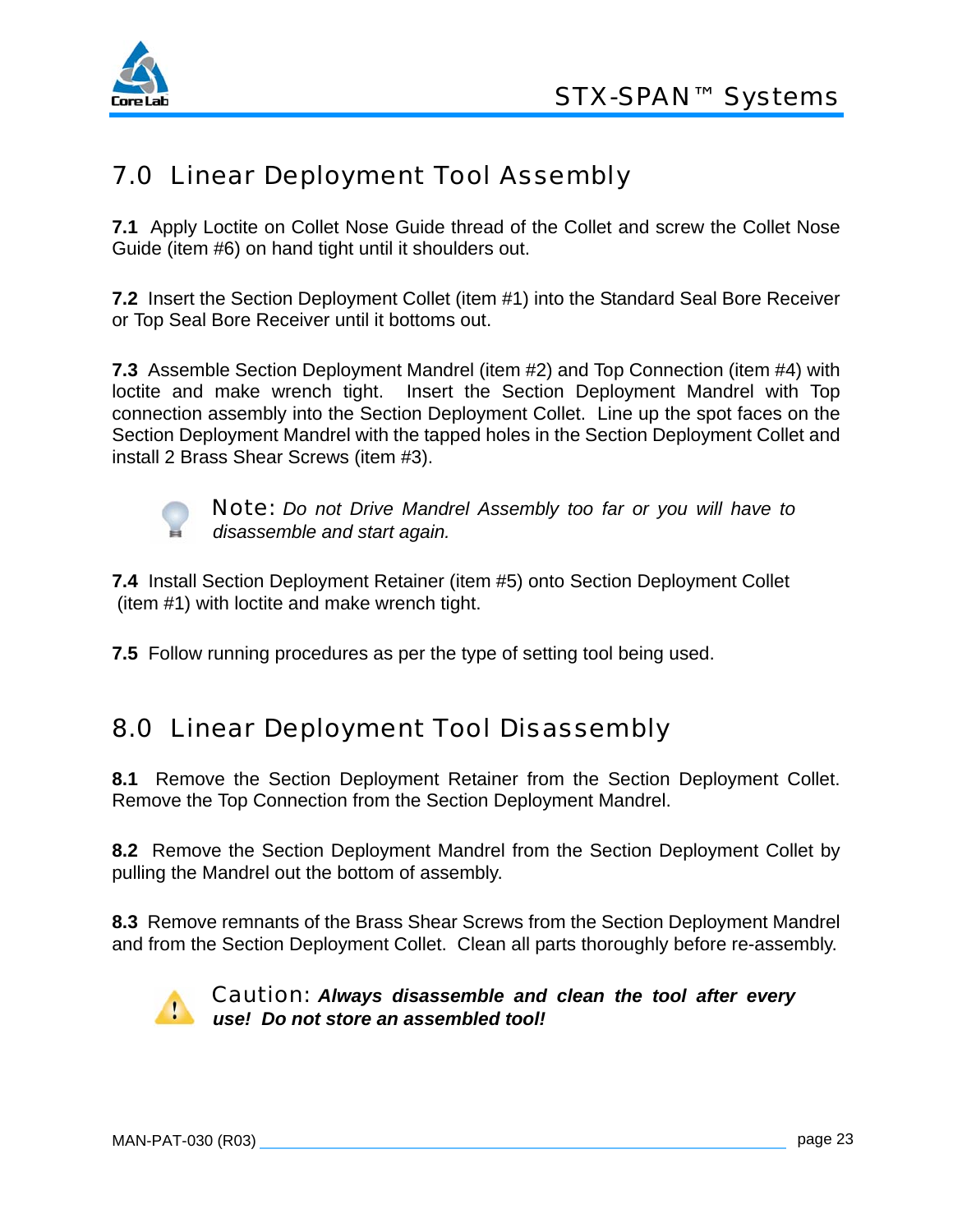

#### 9.0 Deployment and Retrieval Tool, Schematics and BOM



|    |   | <b>ITEM QTY DEPLOYMENT AND RETRIEVAL TOOL</b> |
|----|---|-----------------------------------------------|
|    |   | <b>INNER MANDREL</b>                          |
| 2  | 1 | <b>LOCKING COLLET</b>                         |
| 3  | 1 | <b>COLLET HOUSING</b>                         |
| 4  | 1 | <b>SPRING STOP</b>                            |
| 5  | 1 | <b>SCREW HOUSING</b>                          |
| 6  | 1 | <b>SUCKER ROD CONNECTION</b>                  |
| 7  | 1 | <b>SET SPRING</b>                             |
| 8  | 1 | <b>RELEASE SPRING</b>                         |
| 9  | 2 | <b>SHEAR SCREW, BRASS</b>                     |
| 10 |   | <b>SET SCREW</b>                              |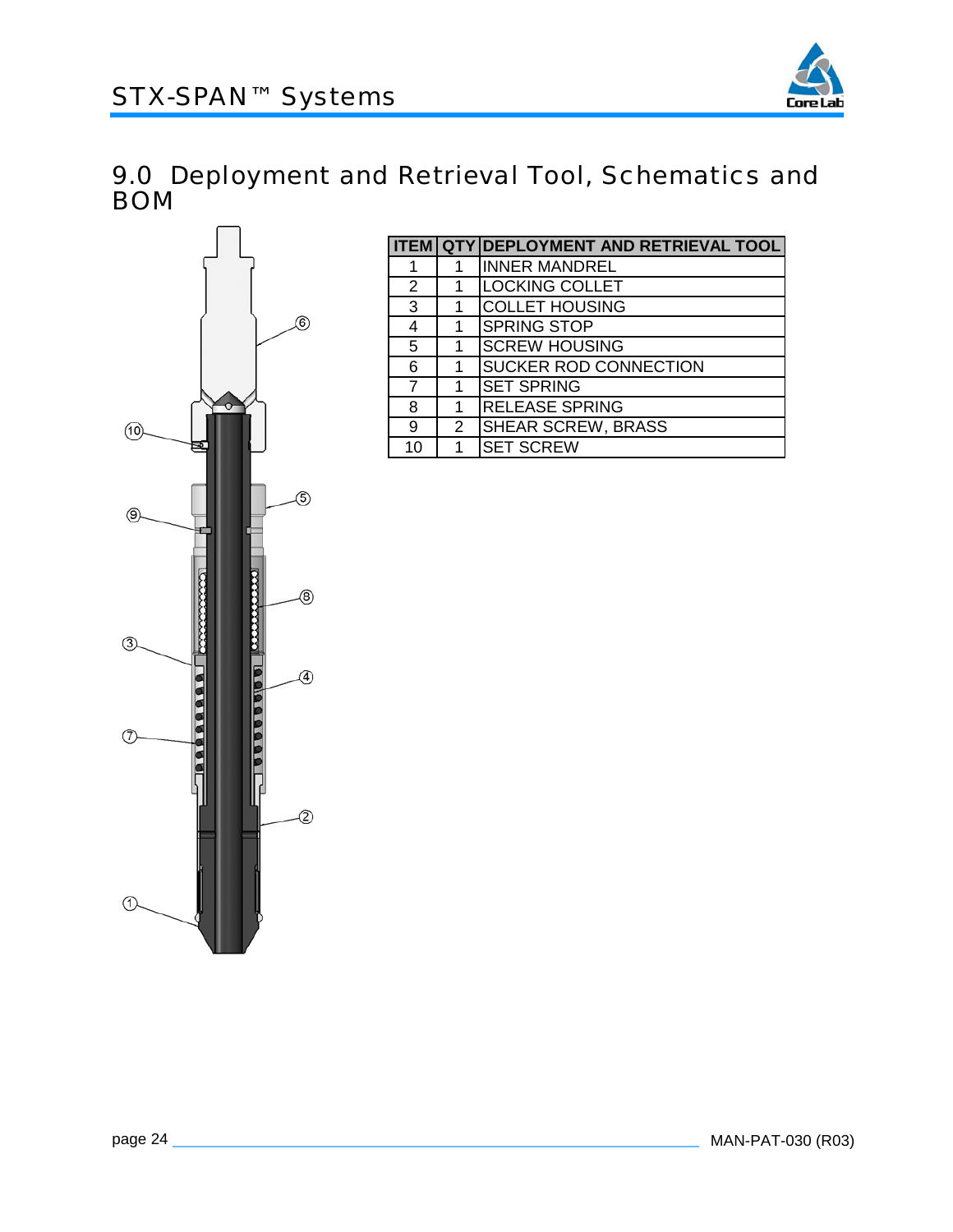

#### 10.0 Deployment and Retrieval Tool- Assembly



*Note: Liberally apply grease to all IDs, ODs and threaded surfaces, except the OD of the Collet Housing.*

**10.1** Place the Collet Housing (item #3) onto an aluminum or wooden block, threaded end up, and then insert the Locking Collet (item #2).

**10.2** Put the Collet Housing/Locking Collet into a vise, near the lipped end of the housing.

**10.3** Insert the Inner Mandrel (item #1) into the Collet Housing/Locking Collet, until the holes in the mandrel align with those in the collet.

**10.4** Insert an appropriate size Phillips-head screwdriver, punch or similar, into the aligned holes until it sticks out the other side. This will hold the tool parts in place during assembly.

**10.5** Put the Set Spring (item #7) onto the Spring Stop (item #4), and then insert it, spring first, onto the threaded end of the Inner Mandrel.

**10.6** Insert the Release Spring (item #8) onto the threaded end of the Inner Mandrel, and push against the Spring Stop.

**10.7** Insert the Screw Housing (item #5) over the threaded end of the Inner Mandrel. Using a pipe wrench, thread the Screw Housing into the Collet Housing until it stops.



*Note: The holes in the Screw Housing should be aligned with the groove in the Inner Mandrel.*

**10.8** Screw in 2 Brass Shear Screws (item #9), evenly spaced, into the Screw Housing.

**10.9** Install the Sucker Rod Connection (item #6) onto the Inner Mandrel, then screw the Set Screw (item #10) into the Sucker Rod Connection.

**10.10** Finally, remove the screwdriver. The tool is now complete.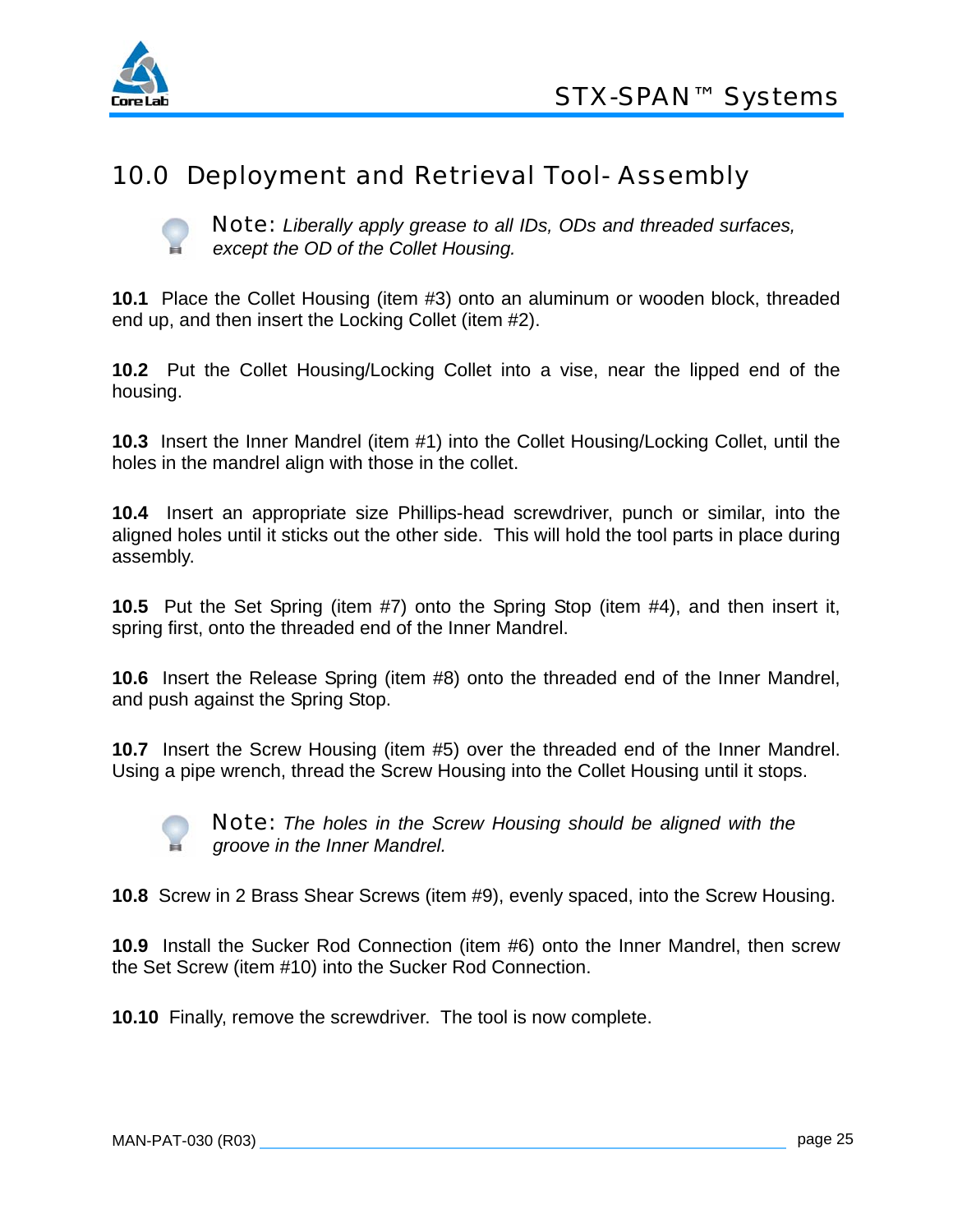

#### 11.0 Deployment and Retrieval Tool- Disassembly

**11.1** Put the tool into a vise, near the lipped end of the Collet Housing.

**11.2** Remove the Set Screw from the Sucker Rod Connection, then remove the connection.

**11.3** Remove the Screw Housing.

**11.4** Remove the Release Spring.

**11.5** If you are using the tool for another run, stop disassembly at this point and reassemble from step 10.3. If not, proceed to the next step.

**11.6** Remove the Spring Stop and Set Spring.

**11.7** Remove the Inner Mandrel.

**11.8** Finally, take the Collet Housing/Locking Collet out of the vise. Place the assembly on an aluminum or wooden block, threaded end down, and use a rubber mallet to drive the Locking Collet out of the housing.

**11.9** Clean all parts thoroughly.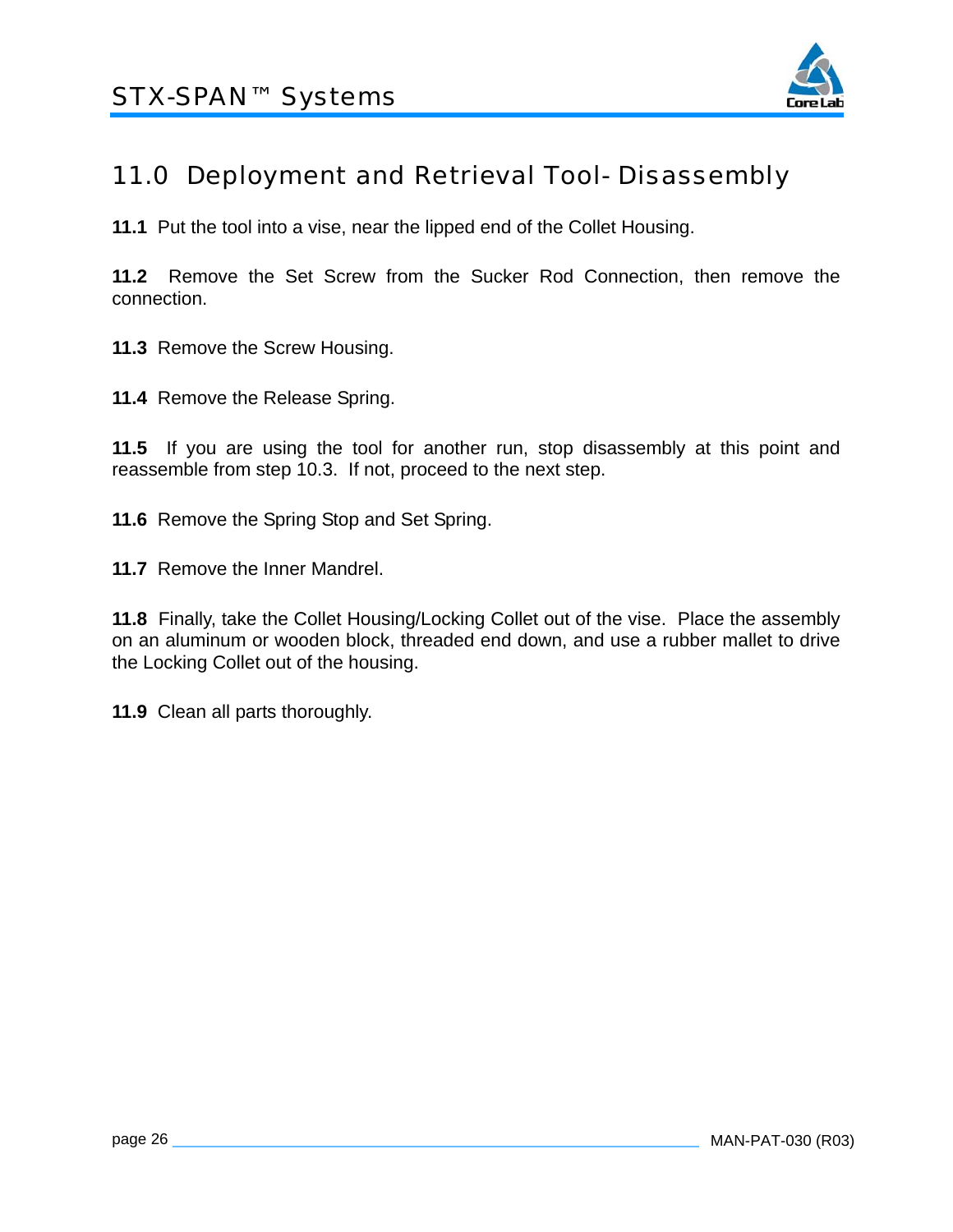

## 12.0 Top Completion Assembly, Schematics and BOM



| <b>ITEM QTY</b>   |                | <b>TOP COMPLETION ASSEMBLY</b>       |
|-------------------|----------------|--------------------------------------|
| 1                 | 1              | TOP STINGER (W/86 DEG WICKER)        |
| $\overline{2}$    | 1              | SEAL RETAINER RING (W/86 DEG WICKER) |
| $\overline{3}$    | 1              | <b>SEAL STACK</b>                    |
| $\overline{4}$    | 1              | <b>PROFILE SUB</b>                   |
| 5                 | 1              | <b>PIN ELEMENT</b>                   |
| 6                 | 1              | <b>TOP SWAGE</b>                     |
| $\overline{7}$    | 1              | <b>COLLET ASSEMBLY</b>               |
| Incl. In          | 1              | <b>COLLET</b>                        |
| item <sub>7</sub> | 1              | <b>END SUB</b>                       |
| 8                 | 1              | RELEASE RING (60K)                   |
| 9                 | 1              | <b>COLLET SUPPORT</b>                |
| $\overline{10}$   | 1              | <b>BOTTOM ROD</b>                    |
| 11                | 1              | TOP ADAPTER ROD                      |
| 12                | 1              | ROD TANDEM CONNECTOR                 |
| 13                | 1              | <b>QUICK CHANGE ROD</b>              |
| 14                | 1              | <b>QUICK CHANGE NUT</b>              |
| 15                | 1              | <b>SETTING SLEEVE</b>                |
| 16                | 1              | <b>SLEEVE NUT</b>                    |
| 17                | $\overline{2}$ | <b>BOX O-RING</b>                    |
| $\overline{18}$   | $\overline{2}$ | <b>PIN O-RING</b>                    |
| 19                | 1              | <b>BOTTOM ADAPTER</b>                |
| 20                | 1              | LOCK RING (SETTING SLEEVE)           |
| 21                | $\overline{2}$ | <b>ELASTOMER</b>                     |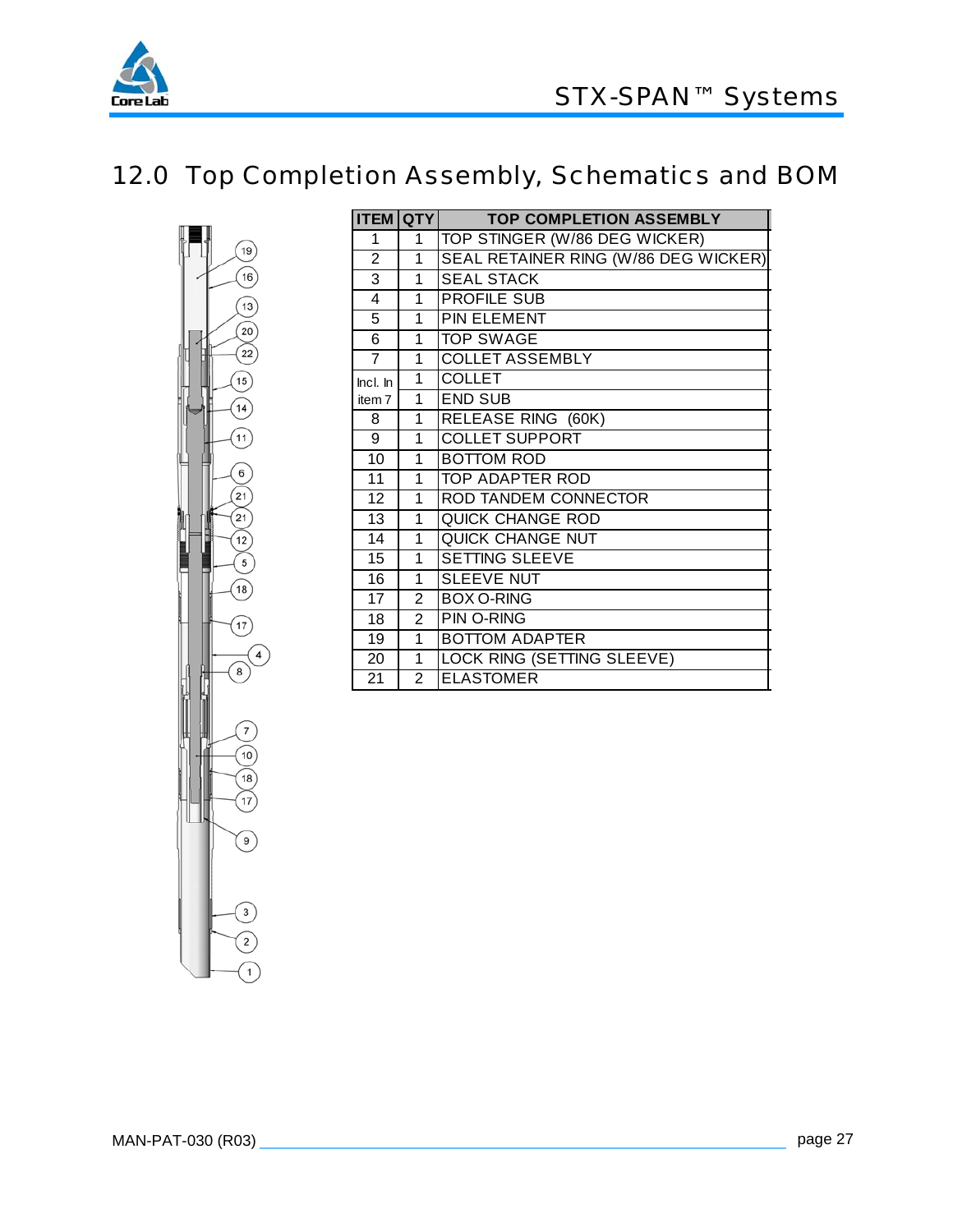

#### 13.0 Top Completion Assembly

**13.1** Assemble the Top Stinger assembly as per steps 3.1 - 3.6.

**13.2** Install the pin and box O-Rings onto the appropriate length of sections and assemble (as determined by the Lubricator length).

#### **13.3 Rod and Collet Assembly**

A. Slide the Collet (item #7) over the Bottom Rod (item #10), then screw the Release Ring (item #8) onto the Bottom Rod. Screw the 1/4-15x5/16 Set Screw into the Release Ring and tighten it into the recess provided on the Bottom Rod.

B. Slide the Collet down over the Release Ring and then screw the Rod Tandem Connector (item #12) onto the top of the Bottom Rod and wrench tight.

C. Vise the rod assembly just above the Release Ring, then lightly lube the OD and ID of the Collet fingers. Thread the Collet Support (item #9) onto the Bottom Rod and into the Collet and screw the support far enough into the Collet (about half way) to allow the fingers of the Collet to move inwardly over the support. Take the Bottom Rod Collet assembly and screw it wrench tight (loctite) onto the top adapter rod (Item #?).



D. Install the pin and box O-Rings onto the Profile Sub (item #4).

E. Remove the assembly from the vise. Now, slide the Profile Sub with the collet profile groove in the ID, over the top end of the Rods and push it down over the Collet (item #7) until the Collet fingers engage the profile inside the sub. You may need to drop the assembly against a strike plate to engage the Collet fingers into the profile.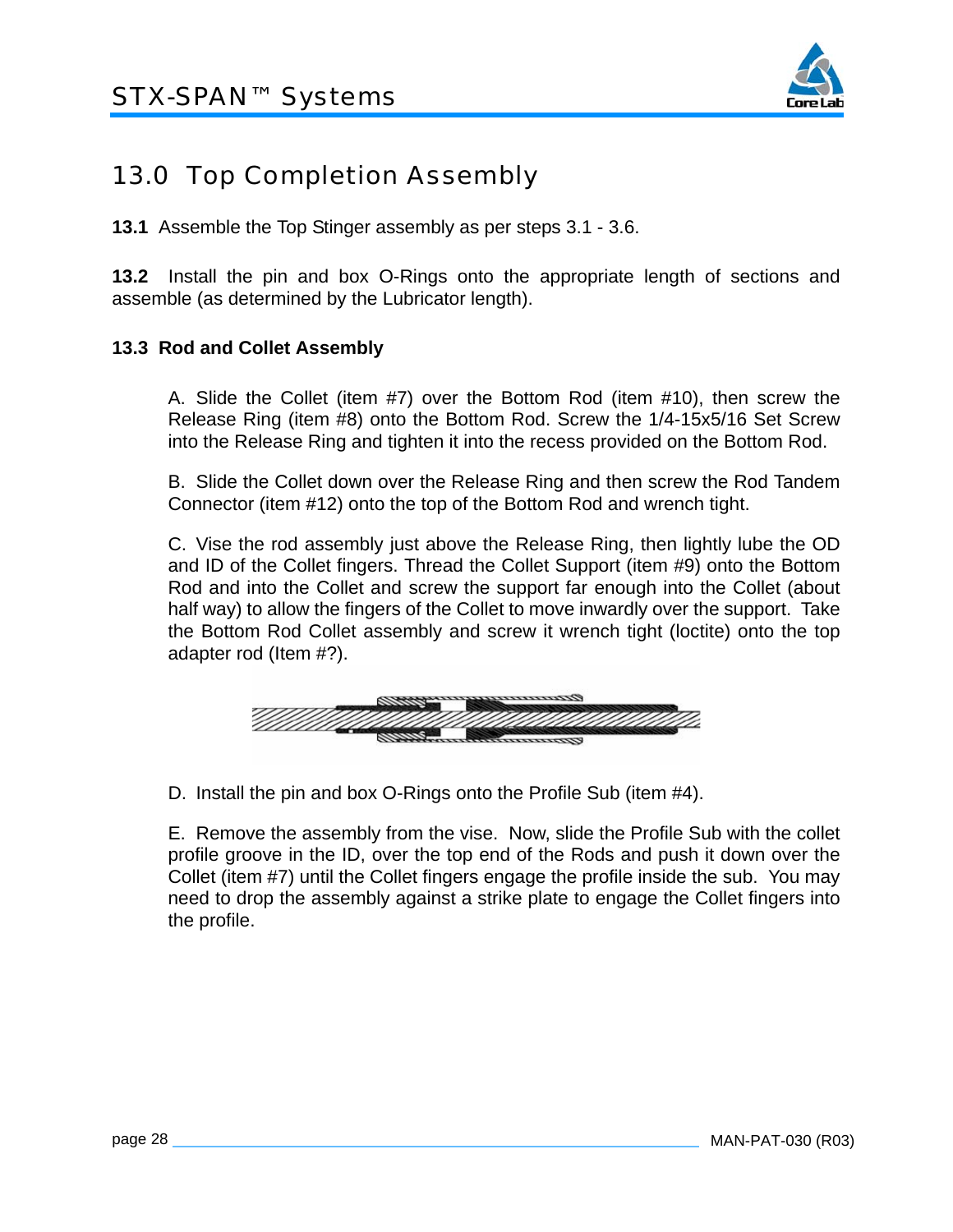

F. Screw the Collet Support (item #9) back out tight against the Collet. Make wrench tight.





*Caution: Be careful not to loosen the engagement of the Release Ring. The bottom end of the taper on the Collet Support should be near the bottom end of the Collet fingers as shown in the illustration!*



*Note: A Teflon zip tie lock can be used below the Collet Support on the Bottom Rod instead of thread lock if temperature permits.*

**13.4** Install the O-Ring (item #18) into the Pin Element (item #5). For GTX-SPAN™ systems, lightly grease 2 Elastomers and install onto the Element. Make sure that the Elastomers are completely seated in their grooves, then make up the Element to the Profile Sub (item #4).

**13.5** Make up Profile Sub/Element with the Bottom Rod/Collet Assembly to the Section Assembly and tighten with strap wrench. Do not tighten excessively and keep pipe wrenches away from the element assembly.

**13.6** Insert the Top Swage (item #6) into the Pin Element.

**13.7** Install (item #17) O-Ring into box connection of the Top Stinger.

**13.8** Grease the pin connections of the sections and install the Top Stinger assembly into the section or Profile Sub, by using a strap wrench. Do not tighten excessively and keep pipe wrenches away from the stinger assembly.

**13.9** Tool assembly is ready for connection to setting tool.

**13.10** Follow running procedures as per the type of setting tool being used. A centralizer should be used with the setting tool.